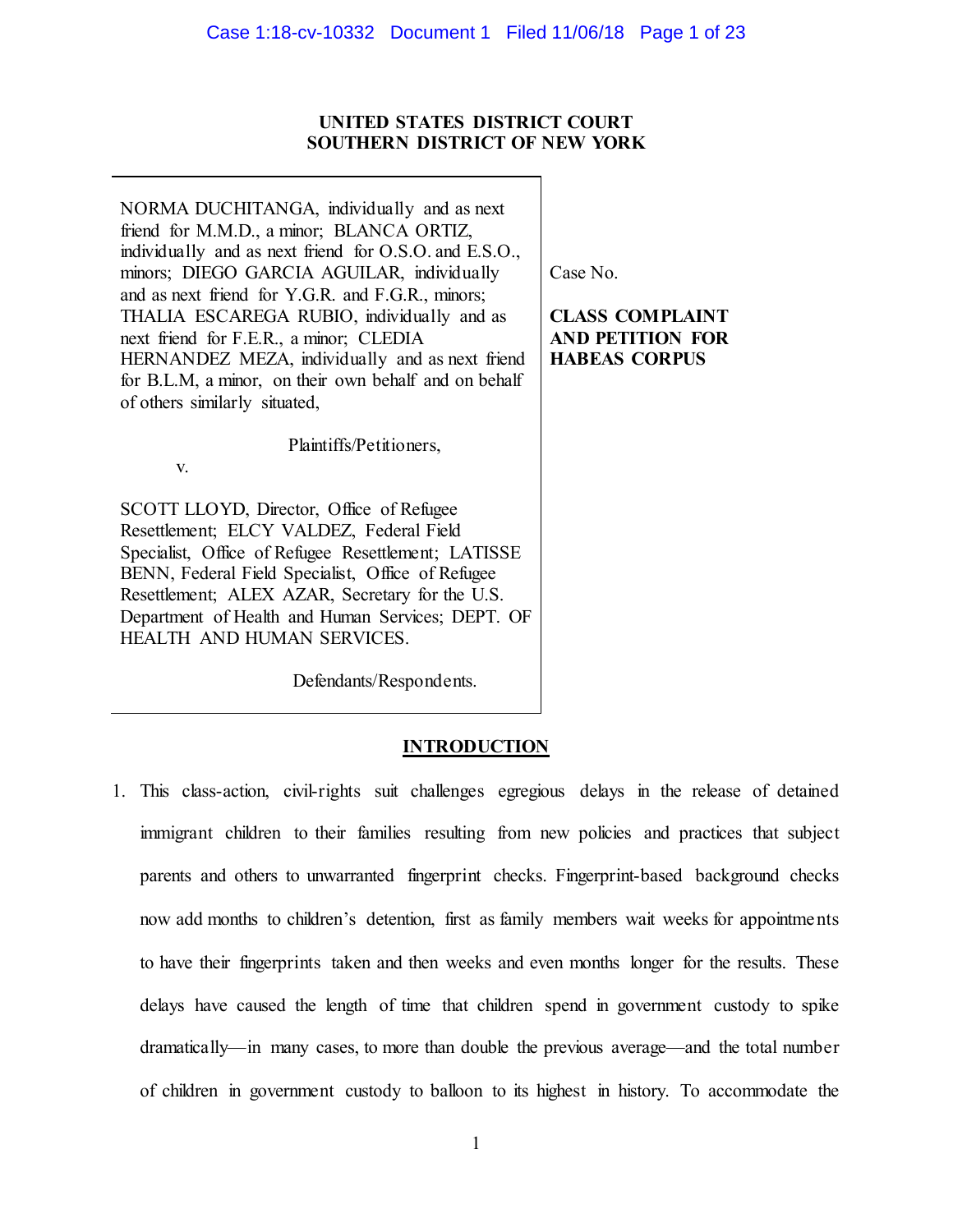### Case 1:18-cv-10332 Document 1 Filed 11/06/18 Page 2 of 23

swelling population of children whose releases are pending the results of fingerprint checks, the agency has transferred hundreds of such children to an unlicensed tent city in the Texas desert in the middle of the night. Other children are suffering in overly restrictive placements, such as secure facilities and residential treatment centers, due to fingerprinting delays.

- 2. Detention and separation from family are deeply traumatic for a child, and the harm only increases as detention and separation go on. A decade ago, Congress sought to mitigate that harm by requiring that the Office of Refugee Resettlement (ORR), the agency responsible for caring for immigrant children in government custody, promptly place children with adult sponsors during the pendency of their immigration proceedings. Yet that same agency has now dramatically expanded the scope of its fingerprinting requirements without increasing system capacity. The predictable and catastrophic result has been that children who arrive at the U.S. border either alone or with family members from whom they are forcibly separated or who are detained by immigration authorities inside the U.S. are remaining in government detention for many more months, despite the availability of loving sponsors to care for them. Adding to this harm, ORR is now forwarding fingerprints and other information to Immigration and Customs Enforcement (ICE), which in turn is using that information to detain parents or other adults who were possible placements for children in immigration custody.
- 3. This new fingerprint regime violates the Trafficking Victims Protection Reauthorization Act, a federal statute that mandates prompt release of children from immigration detention; violates the Due Process Clause of the United States Constitution; and violates the Administrative Procedure Act. These violations are irreparably harming the named plaintiffs and thousands of similarly situated children across the country. The plaintiffs therefore seek relief that assures

2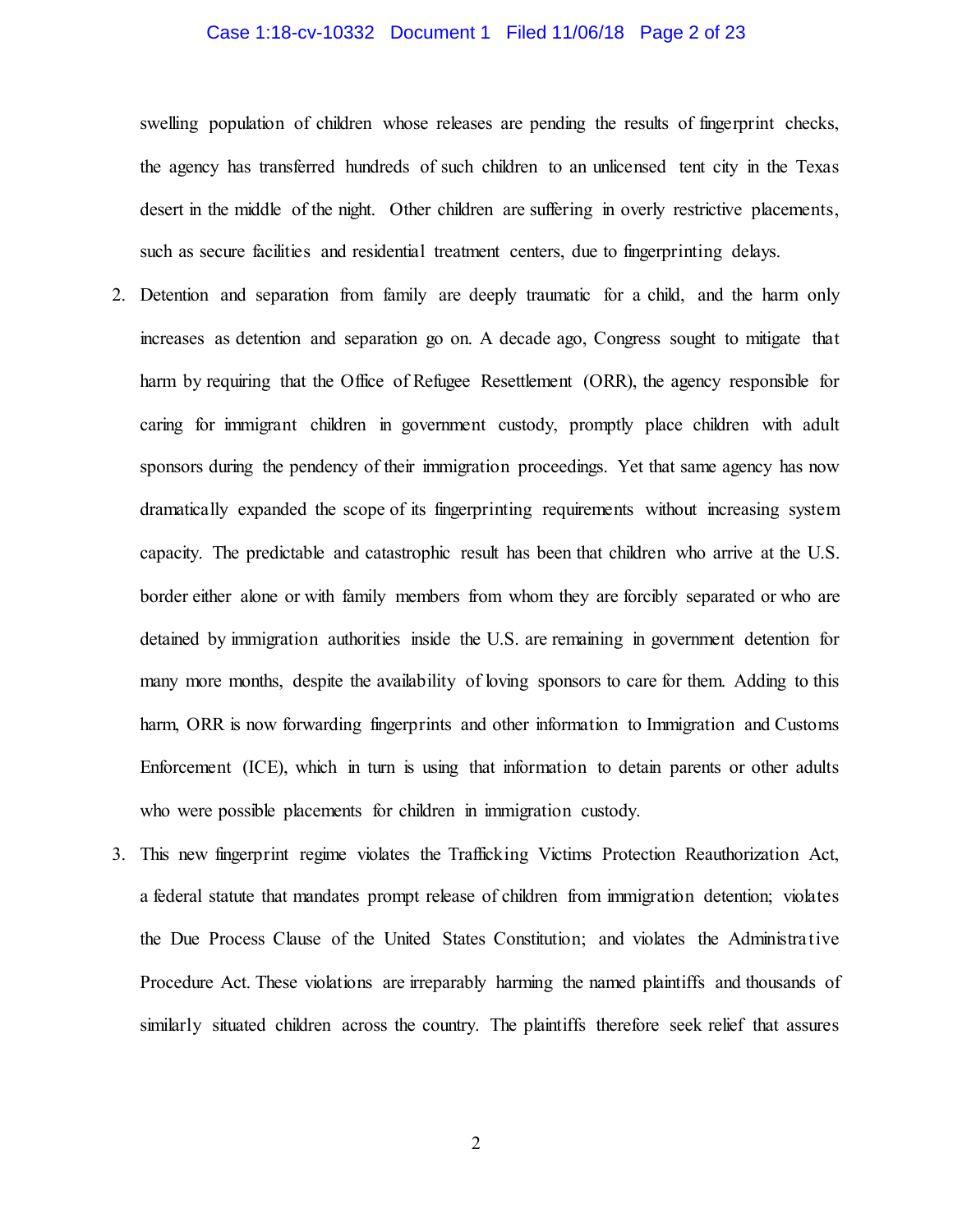#### Case 1:18-cv-10332 Document 1 Filed 11/06/18 Page 3 of 23

that the reunification of children with their parents and other loved ones is not unreasonably delayed.

### **JURISDICTION AND VENUE**

- 4. This Court has subject matter jurisdiction under 28 U.S.C. § 1331 (federal question); 28 U.S.C. § 2201 (Declaratory Judgment Act); 28 U.S.C. § 2241 (habeas corpus); 5 U.S.C. 702 (waiver of sovereign immunity); 28 U.S.C. § 1361 (mandamus); 28 U.S.C. § 1651 (All Writs Act); the Suspension Clause of Article I of the U.S. Constitution; and the Due Process Clause of the Fifth Amendment to the U.S. Constitution.
- 5. Venue is proper under 28 U.S.C. § 2241(d) because O.S.O., E.S.O., F.G.R. and Y.G.R. are detained within this district. Venue is also proper in the Southern District of New York under 28 U.S.C. § 1391(b) and (e)(1) because two defendants in this action reside in this district, a substantial part of the events giving rise to these claims occurred in this district, and plaintiffs reside in this district.

#### **PARTIES**

- 6. M.M.D. is a 17-year-old immigrant child in the custody the Office of Refugee Resettlement and detained by ORR at Nueva Esperanza Southwest Keys in Brownsville, Texas. She has been detained since early October 2018.
- 7. Norma Duchitanga is M.M.D.'s mother and sponsor. She lives in Spring Valley, New York. She provided ORR fingerprints on October 24, 2018.
- 8. O.S.O. and E.S.O. are 11- and 16-year-old immigrant children brothers in the custody of the Office of Refugee Resettlement and detained by ORR at Cayuga Center in New York, New York. They have been detained since July 2018.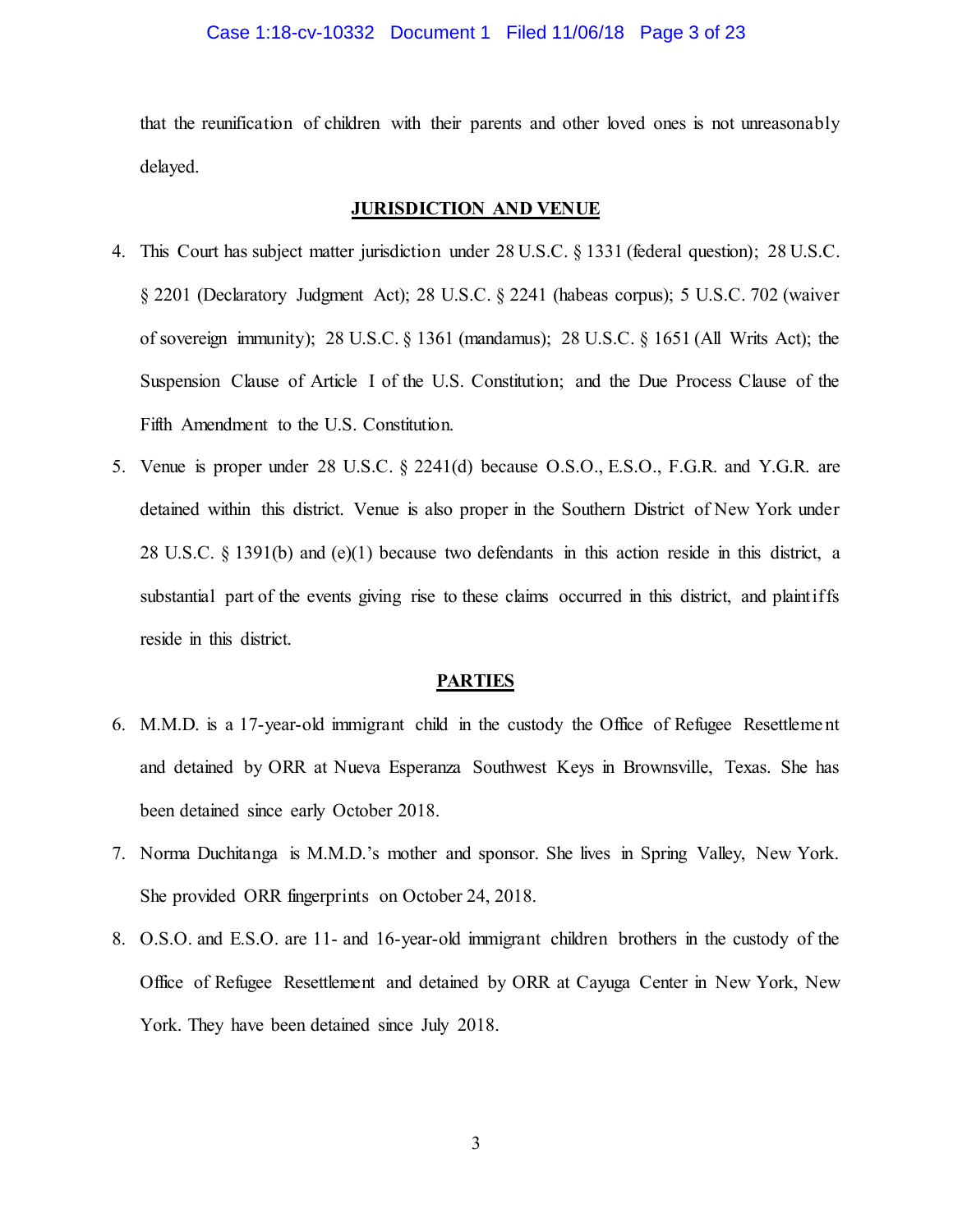- 9. Blanca Ortiz is O.S.O. and E.S.O.'s mother and sponsor. She lives in Oxon, Maryland. She provided ORR fingerprints on July 24, 2018.
- 10. F.G.R. and Y.G.R. are 16- and 14-year-old immigrant children and sisters in the custody of the Office of Refugee Resettlement and detained by ORR at Children's Village in Dobbs Ferry, New York. They have been detained since May 2018.
- 11. Diego Garcia Ramirez is F.G.R. and Y.G.R.'s father and sponsor. He lives in the Miami area in Florida. He provided ORR fingerprints on July 28, 2018.
- 12. F.E.R. is a 15-year-old immigrant child in the custody of the Office of Refugee Resettlement and detained by ORR at Crittenton in Fairfield, California. He has been detained since June 22, 2018.
- 13. Thalia Escarega Rubio is F.E.R.'s sister and sponsor. She lives in Cortez, Colorado. She provided ORR fingerprints in August and again on October 29, 2018.
- 14. B.L.M. is a 17-year-old immigrant child in the custody of the Office of Refugee Resettlement and detained by ORR at Crittenton in Fairfield, California. He has been detained since July 2018.
- 15. Cledia Hernandez Meza is B.L.M.'s cousin and sponsor. She lives in New York City. She provided ORR fingerprints on August 23, 2018.
- 16. Defendant Scott Lloyd is the Director of the Office of Refugee Resettlement ("ORR"). ORR is the government entity directly responsible for the detention of M.M.D., O.S.O., E.S.O., F.G.R., Y.G.R., F.E.R., and B.L.M. Mr. Lloyd is sued in his official capacity.
- 17. Defendant Elcy Valdez is a Federal Field Specialist for the Office of Refugee Resettlement ("ORR"). Federal Field Specialists are ORR officials who act as regional approval authorities for the transfer and release of most children in facilities under their supervision. Valdez is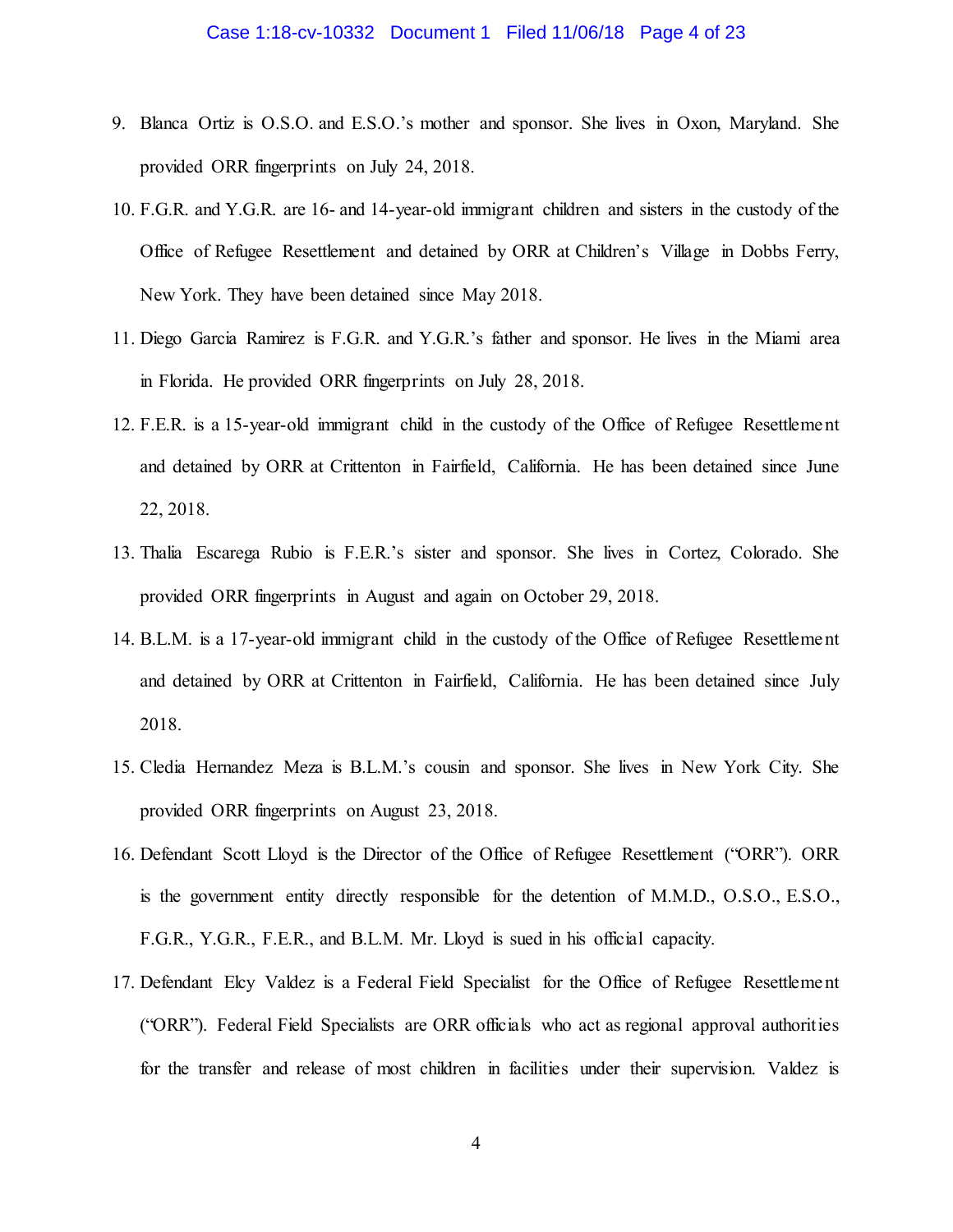### Case 1:18-cv-10332 Document 1 Filed 11/06/18 Page 5 of 23

responsible for the Children's Village facility in Dobbs Ferry, New York and is a legal custodian of F.G.R. and Y.G.R. Her place of business is in the Southern District of New York. She is sued in her official capacity.

- 18. Defendant Latise Benn is a Federal Field Specialist for the Office of Refugee Resettlement ("ORR"). Benn is responsible for the Cayuga Center facility in New York, New York and is a legal custodian of O.S.O. and E.S.O. Her place of business is in the Southern District of New York. She is sued in her official capacity.
- 19. Defendant Alex Azar is the Secretary of the U.S. Department of Health and Human Services, of which ORR is a component. Mr. Azar is sued in his official capacity.
- 20. The Department of Health and Human Services is the federal government entity of which ORR is a component.

## **FACTS AND LEGAL FRAMEWORK**

#### *Legal Framework and Policies Governing Custody and Release of Immigrant Children*

- 21. Immigrant children detained by immigration authorities without their parents are transferred to the care of the Office of Refugee Resettlement (ORR), an agency within the Department of Health and Human Services (HHS) charged with acting in their best interest and releasing them to adult caregivers.
- 22. In the 1980s and 1990s, immigrant children who arrived to the U.S. routinely were locked up for months in unsafe and unsanitary jail cells. These conditions prompted a federal lawsuit, *Flores v. Reno*, which resulted in a 1997 consent decree still effective today that sets national standards for the detention, release, and treatment of immigrant children in government custody. 85-cv-4555 (C.D. Cal. Jan. 17, 1997) ("*Flores* Settlement"). In 2002, Congress took further action to protect this vulnerable population when it passed the Homeland Security Act and transferred the care and custody of unaccompanied immigrant children from the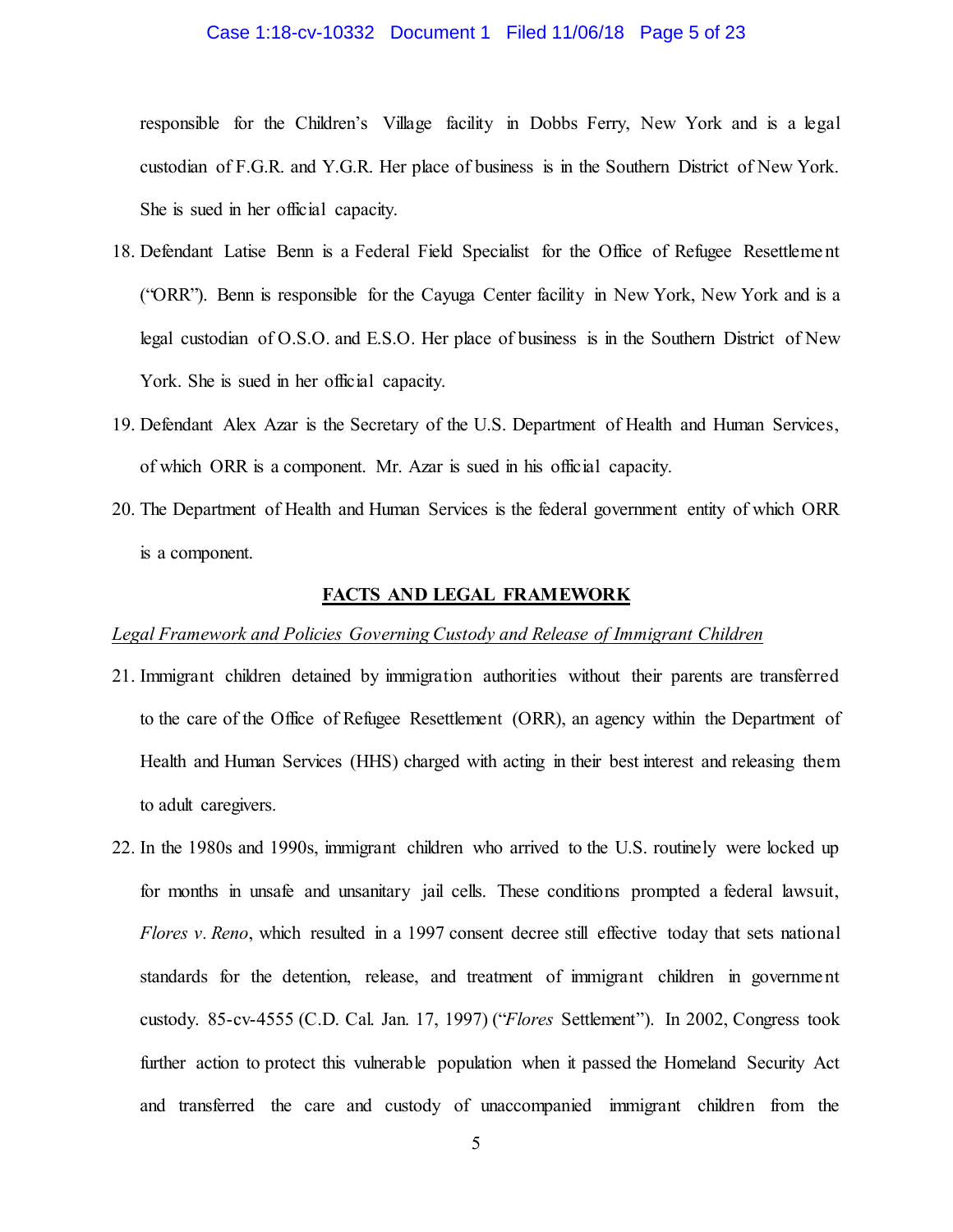### Case 1:18-cv-10332 Document 1 Filed 11/06/18 Page 6 of 23

Immigration and Nationality Service to ORR. ORR is not a security or immigration enforcement agency; its mission is to "incorporate[e] child welfare values" into the care and placement of unaccompanied immigrant children.

- 23. ORR contracts with private organizations throughout the United States to operate approximately one hundred care-provider facilities that house or contract with foster families to house immigrant children. These facilities are normally licensed by state authorities to care for children. They often also house children detained or removed from their families by state or local authorities, whose confinement is not immigration-related. Since June, ORR has also begun housing over a thousand immigrant children at an unlicensed facility in Tornillo, Texas.
- 24. ORR's treatment and release of unaccompanied children in its care are governed by federal statute and the *Flores* Settlement. That settlement requires that unaccompanied children shall be released to adult sponsors "without unnecessary delay" and that the Government undertake "prompt and continuous efforts" towards the release of children during the pendency of their removal proceedings.
- 25. Since 2008, the William Wilberforce Trafficking Victims Protection Reauthorization Act ("TVPRA") also has tasked ORR with ensuring children are "promptly placed in the least restrictive setting that is in the best interest of the child." The TVPRA mandates that release decisions consider only the child's danger to self or the community, the child's risk of flight, and the suitability of the sponsor. The text and legislative history of the TVPRA make clear that Congress enacted the statute to facilitate the speedy release and minimally restrictive placement of immigrant children during the pendency of their removal proceedings.
- 26. Like the TVPRA and the *Flores* Settlement, ORR's policies "require the timely release of children and youth to qualified parents, guardians, relatives or other adults, referred to as

6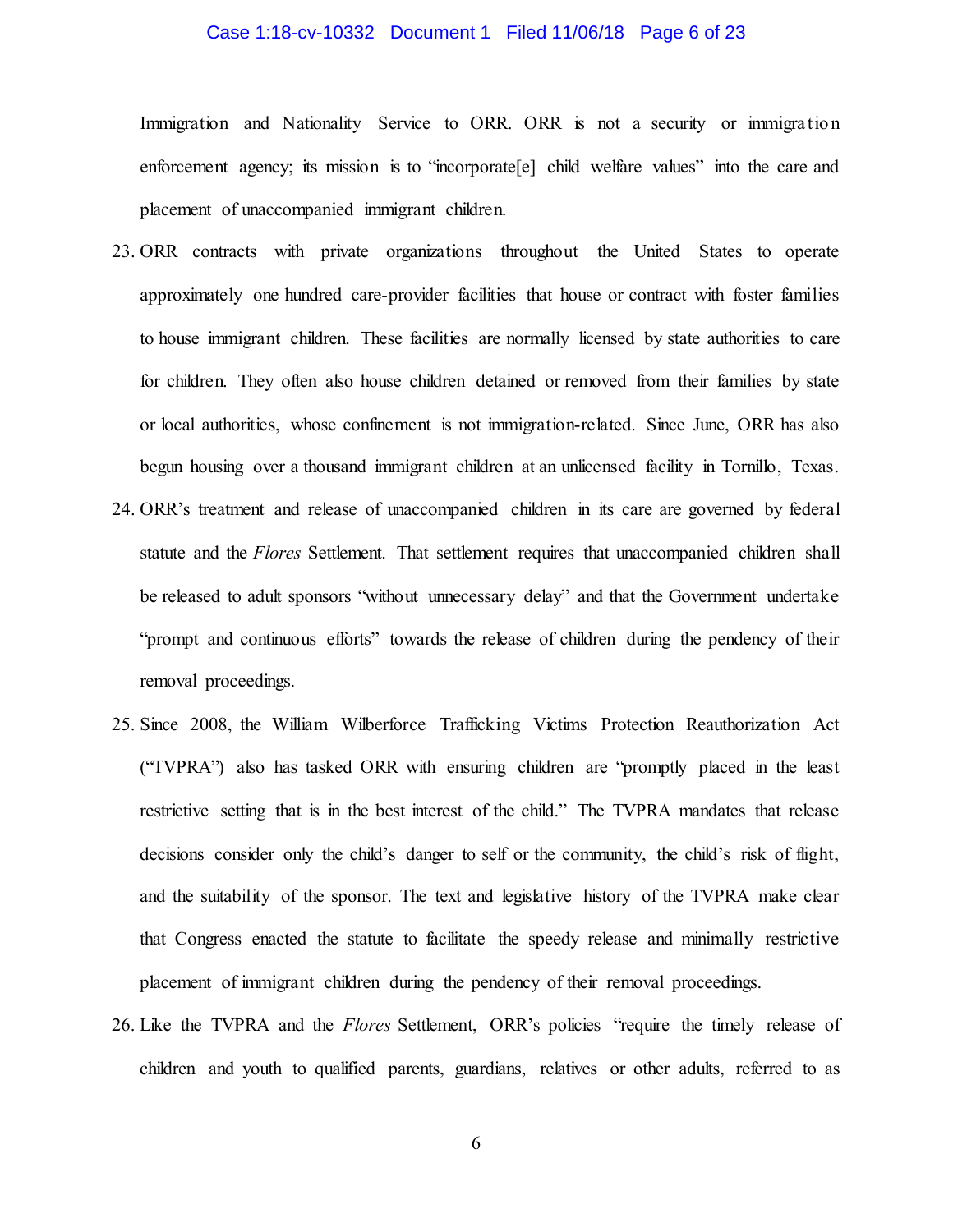### Case 1:18-cv-10332 Document 1 Filed 11/06/18 Page 7 of 23

'sponsors.'" That process begins with identification of potential sponsors. Once a sponsor has been identified, he or she must complete an authorization for release of information and a family reunification application. The proposed sponsor also must provide documentation of the identity of the child, the sponsor's identity and address, his or her relationship to the child, and "evidence verifying the identity of all adults residing with the sponsor and all adult care givers identified in a sponsor care plan."

- 27. Sponsors, their household members, and any backup care providers then need to undergo background checks. Historically, the type of background check depended, first, on the sponsor's family relationship to the child (or lack thereof) and, second, on whether any risk to the child's safety or unique vulnerability of the child is documented. ORR requires all sponsors and their household members to submit to public criminal-records checks and sex-offender registry checks, neither of which are fingerprint-based. But until recently, parents and legal guardians and all sponsors' household members did not have to provide fingerprints to sponsor children unless there was a documented risk to the safety of the child, the child was considered "especially vulnerable," or the case was referred for a home study. In 2017, before Defendants' enactment of its recent fingerprinting policies, fewer than ten percent of children in ORR care had home studies prior to release. In those cases, the sponsor and other members of the household had to undergo fingerprinting.
- 28. ORR also asked all sponsors to self-report immigration status as part of the reunification process and conducted immigration status checks through databases operated by the Executive Office of Immigration Review (EOIR) and U.S. Citizenship and Immigration Services. Neither of those are fingerprint-based. Moreover, the results of the status inquiries were not shared with DHS.

7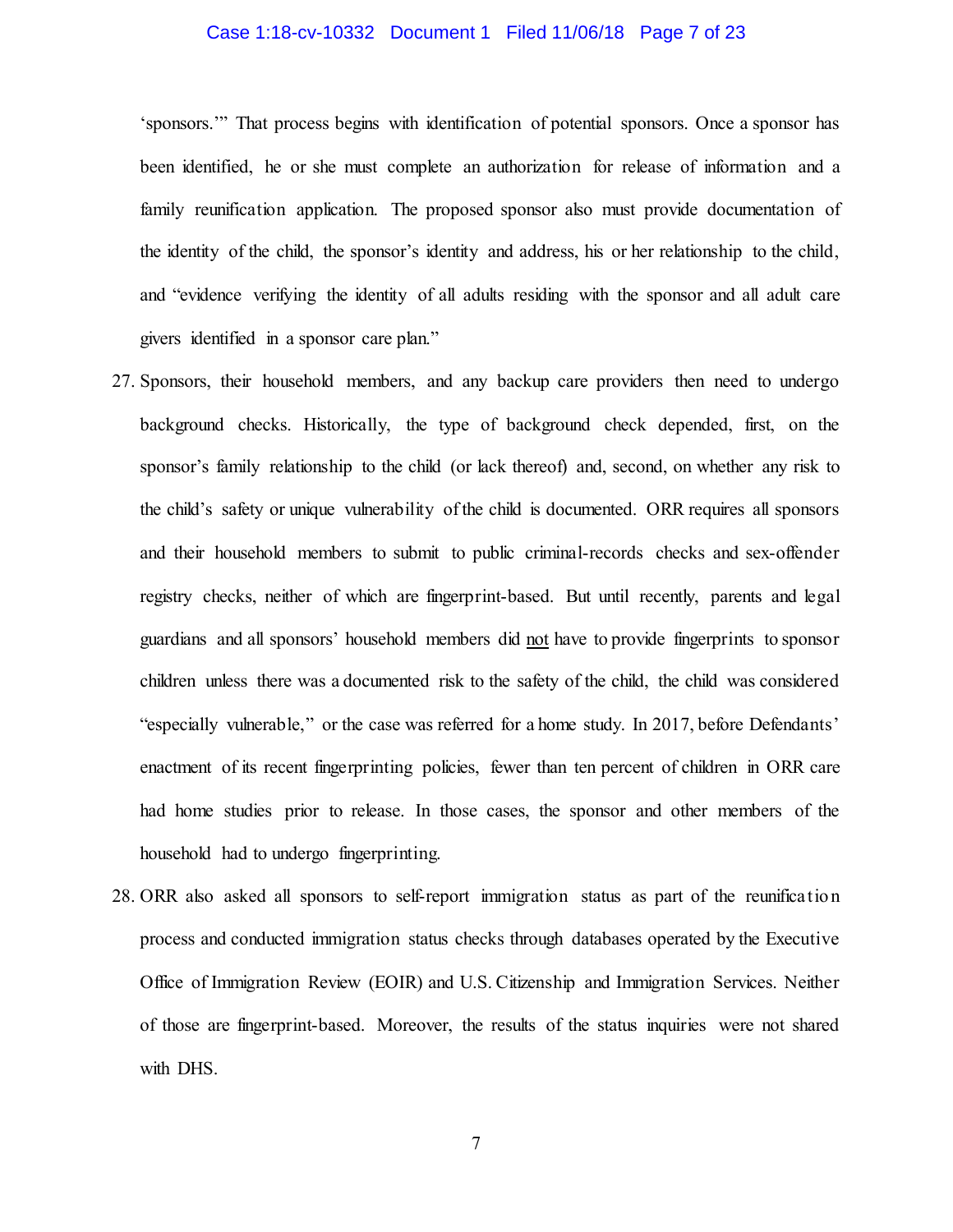### Case 1:18-cv-10332 Document 1 Filed 11/06/18 Page 8 of 23

- 29. Once the necessary documentation and background checks of a potential sponsor are complete, care-provider staff "makes a recommendation for release" to a third-party case coordinator, who then forwards the recommendation to the ORR Federal Field Specialist (FFS). The FFS is an ORR employee assigned to liaise with care-provider facilities and is responsible for approving release, denying release, or requesting additional information.
- 30. ORR's internal operations manual sets target times for how long it should take care providers to complete evaluations of a sponsor—including the completion of that sponsor's background checks—and refer the case for release. The September 2018 version of the manual directs that, from the time care providers identify a potential sponsor, it should take 10 days to complete the evaluation process for parents, 14 days for other relatives, and 21 days for non-relatives.

### *Changes to ORR's Policies and Resulting Delays*

- 31. On June 7, 2018, ORR dramatically changed its release policy and the requirements for all adults, including parents, to sponsor children for release from ORR custody.
- 32. First, ORR imposed expanded fingerprinting requirements to cover all sponsors and their household members. All parents and legal guardians are now required to undergo fingerprinting to obtain release of children. All household members of all proposed sponsors regardless of those sponsors' relationship to the child—also must consent to and undergo fingerprinting. ORR contracts with the Program Support Center, a separate division within HHS, to use these fingerprints to complete an FBI criminal background check and a DHS immigration and criminal background check. The Program Support Center then returns the results to ORR.
- 33. Because over forty percent of children in ORR custody are released to a parent and all sponsors are likely to have other adult household members, none of whom were previously required to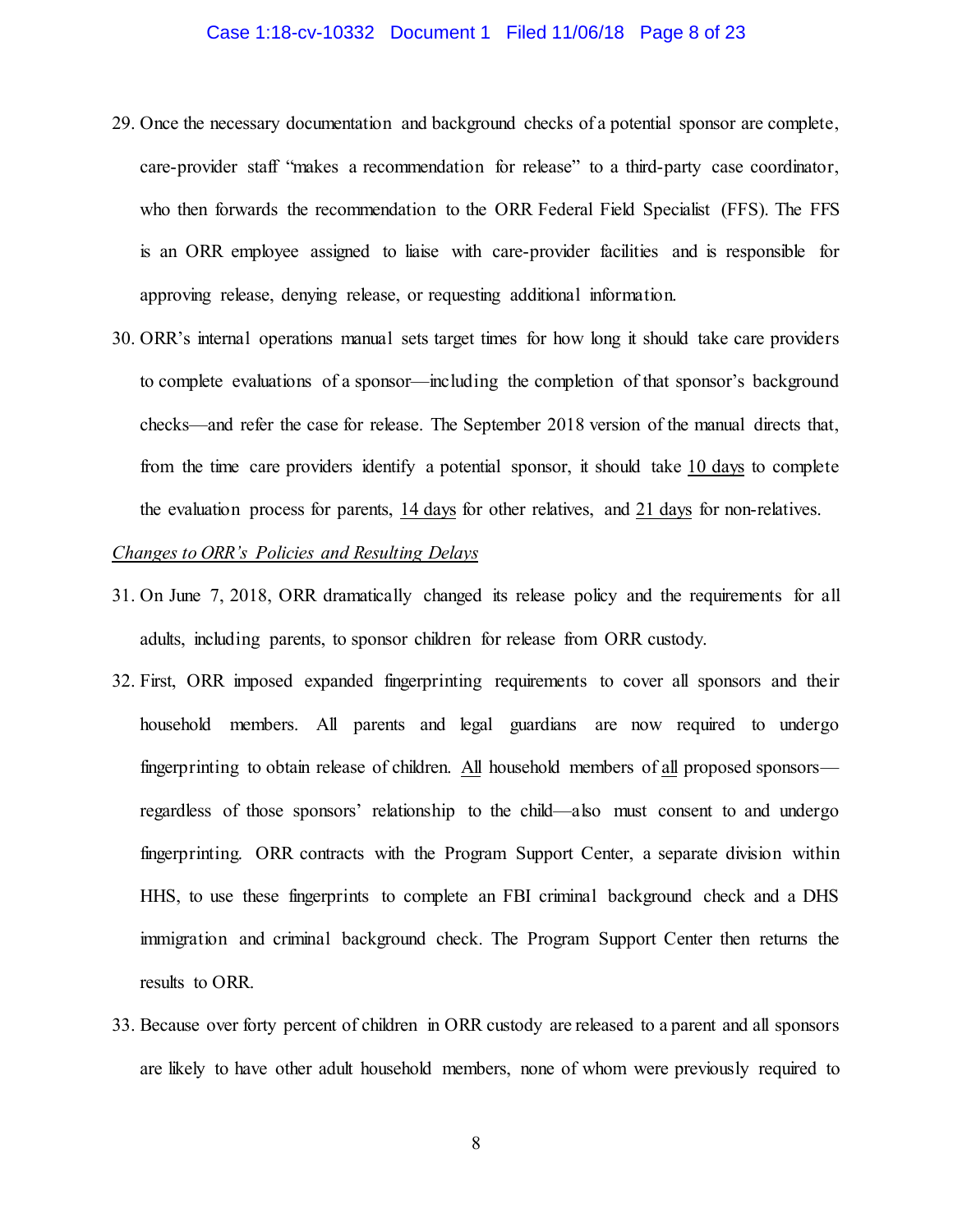### Case 1:18-cv-10332 Document 1 Filed 11/06/18 Page 9 of 23

be fingerprinted except in limited circumstances, this change has dramatically increased the number of people who must be fingerprinted as part of the release process.

- 34. Second, ORR now shares fingerprints and other information about putative sponsors and their adult household members with Immigration and Customs Enforcement (ICE), ostensibly for the purpose of obtaining the results of a DHS criminal and immigration records check. This change was accomplished in two parts. In April 2018, ORR, ICE and Customs and Border Protection (CBP) signed a Memorandum of Agreement under which ORR would share sponsor information and DHS would provide ORR with immigration status and criminal background information within 72 hours. Then, in May, ICE promulgated regulations permitting it to use the information ORR provides to it for immigration enforcement—a regulation that took effect the same day that ORR expanded the scope of who must be fingerprinted.<sup>[1](#page-8-0)</sup>
- 35. Information obtained in response to this DHS immigration check is not used by ORR in considering whether to approve a sponsor.
- 36. The recent changes in fingerprint policies have dramatically increased how long children must wait for release. The delay currently begins with a wait of several weeks or in some places over a month for sponsors and their household members to obtain an appointment at an ORRcontracted fingerprint vendor.
- 37. The agency's primary contractor to provide fingerprint services, Lutheran Immigrant Refugee Services (LIRS), operates or subcontracts to operate only a limited number of facilities nationwide at which families can be fingerprinted. Despite hugely increasing the number of people required to obtain fingerprints in June, ORR did not announce its intention to fund an

 $\overline{a}$ 

<span id="page-8-0"></span><sup>1</sup> *See* Notice of Modified System of Records, 83 Fed Reg. 20844 (May 8, 2018), https://www.gpo.gov/fdsys/granule/FR-2018-05-08/2018-09902, attached as Exhibit F to Austin Decl.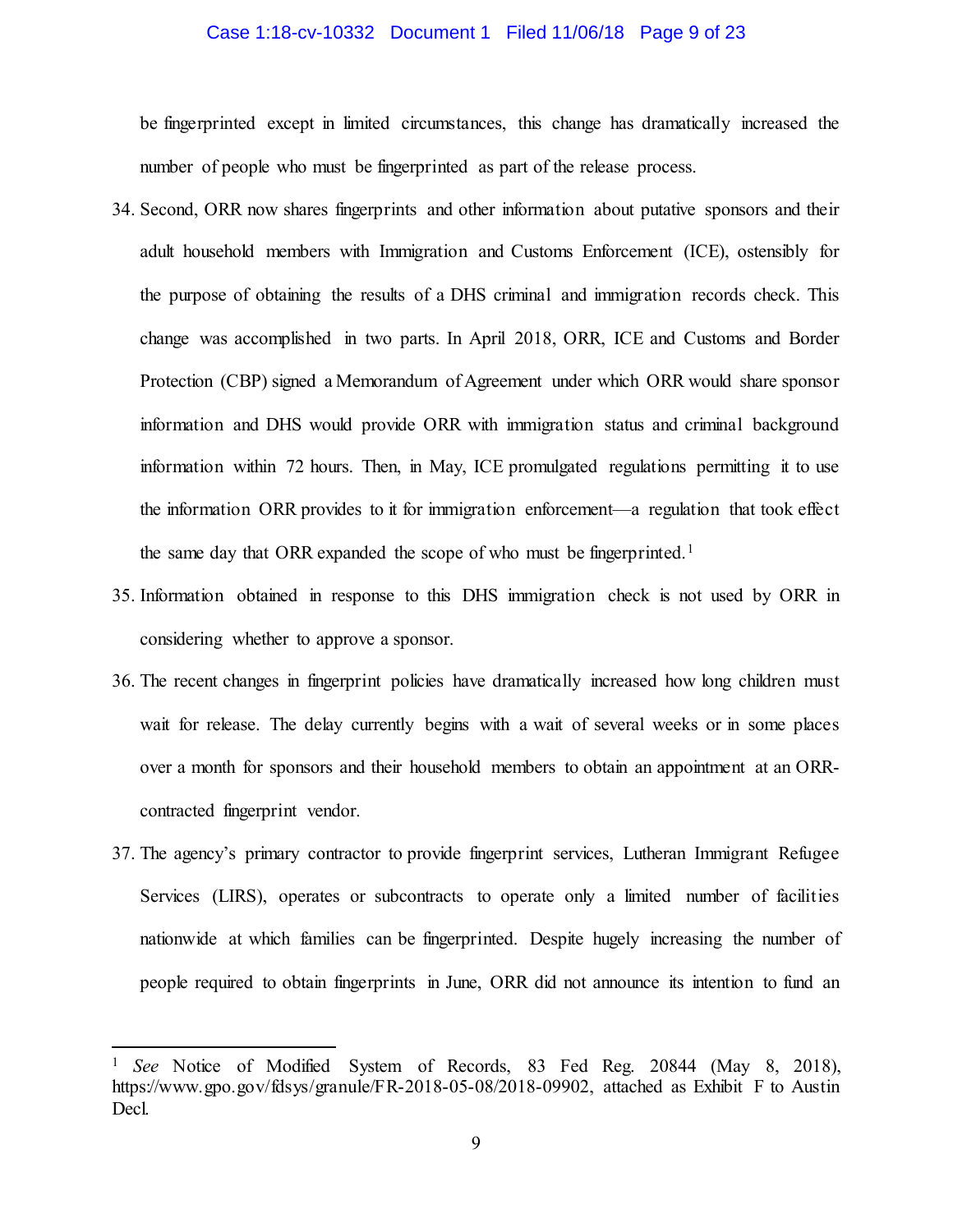#### Case 1:18-cv-10332 Document 1 Filed 11/06/18 Page 10 of 23

expansion of LIRS's capacity until August 2018—and, on information and belief, the grant will not be finalized until at least late November. As a result of ORR not having adequately expanded capacity, sponsors and their household members now routinely have to wait lengthy periods after a child is initially detained for a fingerprinting appointment. In early October, Ms. Duchitanga—the next friend for plaintiff M.M.D.—was told the wait time for a fingerprint appointment in New York was one and one-half to two months.

- 38. Once fingerprints are taken, it should take at most a few days to obtain results of these background checks. Prior to the June changes, ORR completed FBI background checks in three to five days. The agency's operations manual states that the *entire* sponsor evaluation process, including background checks, should take 10 to 21 days. Even under the Memorandum of Agreement signed in April, DHS must return any responsive information to ORR within 72 hours. The TVPRA also requires that DHS provide any information that ORR requests in no more than two weeks.  $8 \text{ U.S.C. } \frac{6}{5} \frac{1232(c)(3)(C)}{C}$
- 39. Yet these criminal and immigration checks are now taking weeks and in some cases months to complete. At least four plaintiffs remain detained despite their sponsors being fingerprinted in late July; a fifth remains detained despite his mother and her partner being fingerprinted, for the second time, over a month ago. There is no legitimate reason for these egregious delays. On information and belief, the backlog is the result of ORR's failure to prepare for the increased volume of fingerprint-based background checks, to set any time limits on background checks, to adequately monitor and correct delays in each step of the process, to provide for adequate staffing at the entities responsible for background checks, and to otherwise ensure that background checks are completed on a timely basis.

10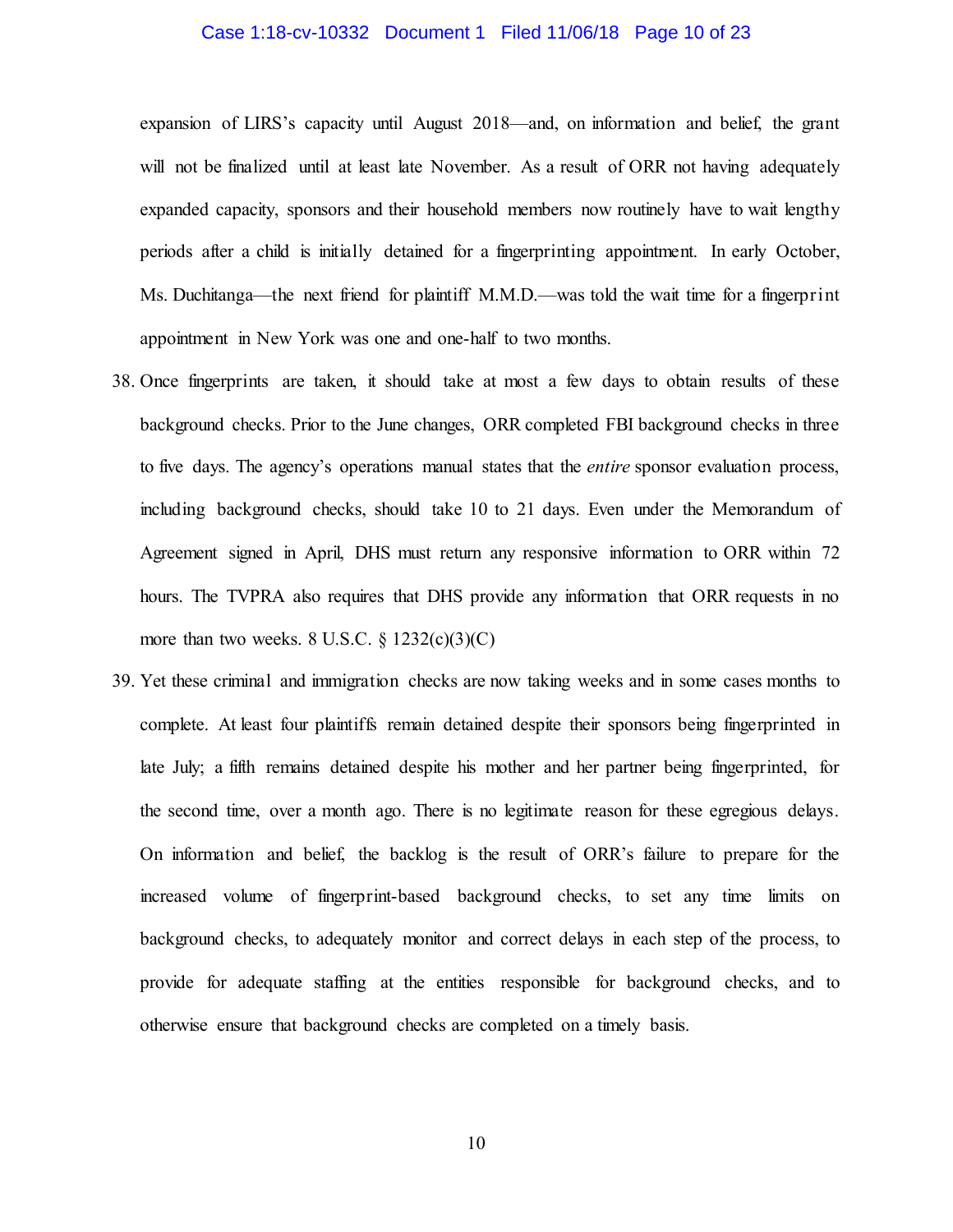### Case 1:18-cv-10332 Document 1 Filed 11/06/18 Page 11 of 23

- 40. These failures have proven disastrous for immigrant children and the loved ones attempting to get them out of government custody. ORR officials readily acknowledge that fingerprint-based background checks now add months to children's time in custody.<sup>[2](#page-10-0)</sup> The average length of stay for children in ORR custody, already at its highest in years in the first part of 2018, has jumped sharply since the policy change. At the largest care provider in New York, which houses over 700 children and where plaintiffs O.S.O. and E.S.O. are detained, the average length of time in custody has more than doubled.
- 41. Delays associated with the June policy changes detailed above have led the total population of children in ORR custody to balloon to its highest level in history—even though the number of children arriving at the U.S. border remains comparable to years past.<sup>[3](#page-10-1)</sup> So many children are now languishing in ORR custody that the agency has begun transferring children from care providers elsewhere in the U.S. to a "tent city" in Tornillo, Texas.<sup>[4](#page-10-2)</sup> That facility, which opened

 $\overline{a}$ 

<span id="page-10-0"></span><sup>2</sup> Aileen Flores, *1,500 Unaccompanied Immigrant Children at Shelter in Tornillo; FBI Checks Delay Release*, El Paso Times, Oct. 12, 2018,

https://www.elpasotimes.com/story/news/immigration/2018/10/12/backlog-fbi-backgroundchecks-sponsors-delays-immigrants-release/1616374002/, attached as Exhibit E to Austin Decl.; James Barragan & Dianne Solis, *Feds Admit It's Slow-Going Reuniting Immigrant Children at Tent City with Families*, Dallas News, Oct. 12, 2018,

[https://www.dallasnews.com/news/immigration/2018/10/12/feds-admit-slow-going-reuniting](https://www.dallasnews.com/news/immigration/2018/10/12/feds-admit-slow-going-reuniting-immigrant-children-tent-city-families)[immigrant-children-tent-city-families;](https://www.dallasnews.com/news/immigration/2018/10/12/feds-admit-slow-going-reuniting-immigrant-children-tent-city-families) Amber Jamieson, *Immigrant Teens Are Stuck in an Expanding Tent City in Texas*, Buzz Feed, Oct. 14, 2018,

[https://www.buzzfeednews.com/article/amberjamieson/tornillo-tent-city;](https://www.buzzfeednews.com/article/amberjamieson/tornillo-tent-city) Manny Fernandez & Caitlin Dickerson, *Inside the Vast Tent City Housing Migrant Children in a Texas Desert*, N.Y. Times, October 12, 2018, https://www.nytimes.com/2018/10/12/us/migrant-children-tent-camptexas.html.<br><sup>3</sup> Caitlin Dickerson, *Detention of Migrant Children Has Skyrocketed to Highest Levels Ever*,

<span id="page-10-1"></span>N.Y. Times, Sep. 12, 2018, [https://www.nytimes.com/2018/09/12/us/migrant-children-](https://www.nytimes.com/2018/09/12/us/migrant-children-detention.html?action=click&module=Top%20Stories&pgtype=Homepage)

[detention.html?action=click&module=Top%20Stories&pgtype=Homepage,](https://www.nytimes.com/2018/09/12/us/migrant-children-detention.html?action=click&module=Top%20Stories&pgtype=Homepage) attached as Exhibit I to Austin Decl.

<span id="page-10-2"></span><sup>4</sup> *See*, *e.g.*, Caitlin Dickerson, *Migrant Children Moved Under Cover of Darkness to a Texas Tent City*, N.Y. Times, Sep. 30, 2018, https://www.nytimes.com/2018/09/30/us/migrant-children-tentcity-texas.html, attached as Exhibit K to Austin Decl.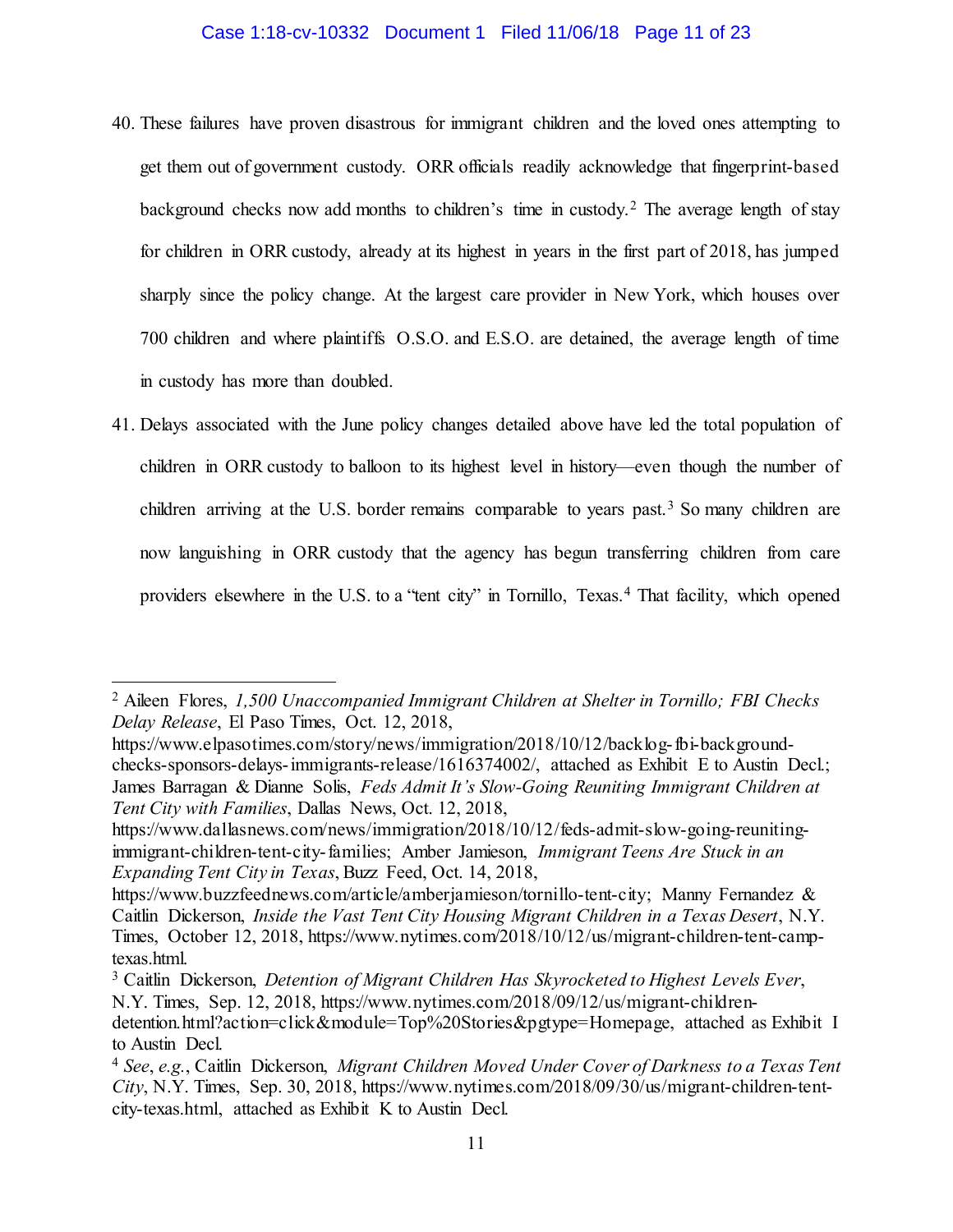### Case 1:18-cv-10332 Document 1 Filed 11/06/18 Page 12 of 23

in June, now houses over a thousand of children, many hundreds of whom are still in custody only because their relatives' fingerprint-based background checks remain pending months after the children were initially detained. Contrary to the *Flores* Settlement and unlike ORR facilities elsewhere in the country, the Tornillo "tent city" is unlicensed by state child-welfare authorities.[5](#page-11-0)

- 42. In implementing its significant policy changes in June 2018, ORR wholly failed to consider or plan for the capacity and delay problems that would result and to ensure that the policy would comply with the TVPRA's requirement of prompt release. In August 2018, a Senate subcommittee investigating ORR's procedures noted numerous advocates' concern that the June change in policy—particularly the sharing of information with ICE—would dramatically increase the population of children in ORR custody and stated, "based on ORR briefings, it is not apparent that HHS has sufficient capacity or has made comprehensive contingency plans to house significantly more UACs."[6](#page-11-1)
- 43. In addition to causing unlawful delay, ORR's new policy of sharing sponsors' informatio n with DHS—memorialized in the April Memorandum of Agreement and subsequent amendments to ORR's online guide and operations manual—serves no legitimate purpose. The immigration-status checks ostensibly returned to ORR by DHS[7](#page-11-2) have no bearing on ORR's

https://www.nytimes.com/2018/10/12/us/migrant-children-tent-camp-texas.html.<br><sup>6</sup> Permanent Subcommittee on Investigations, Committee on Homeland Security and

 $\overline{a}$ 

<span id="page-11-1"></span>Governmental Affairs, United States Senate, *Oversight of the Care of Unaccompanied Alien Children* at 32, August 15, 2018,

<span id="page-11-0"></span><sup>5</sup> Manny Fernandez & Caitlin Dickerson, *Inside the Vast Tent City Housing Migrant Children in a Texas Desert*, N.Y. Times, October 12, 2018,

https://www.carper.senate.gov/public/\_cache/files/7/2/7232c331-45f3-4104-b36eb55615b46358/308DA02C47C82D269BB5510C4E2E8763.2018.08.15-psi-report---oversightof-the-care-of-uacs.pdf.

<span id="page-11-2"></span><sup>7</sup> A lawsuit currently pending against ORR in Virginia alleges that DHS is not returning any information to ORR but is instead only using sponsor information—shared under the pretense of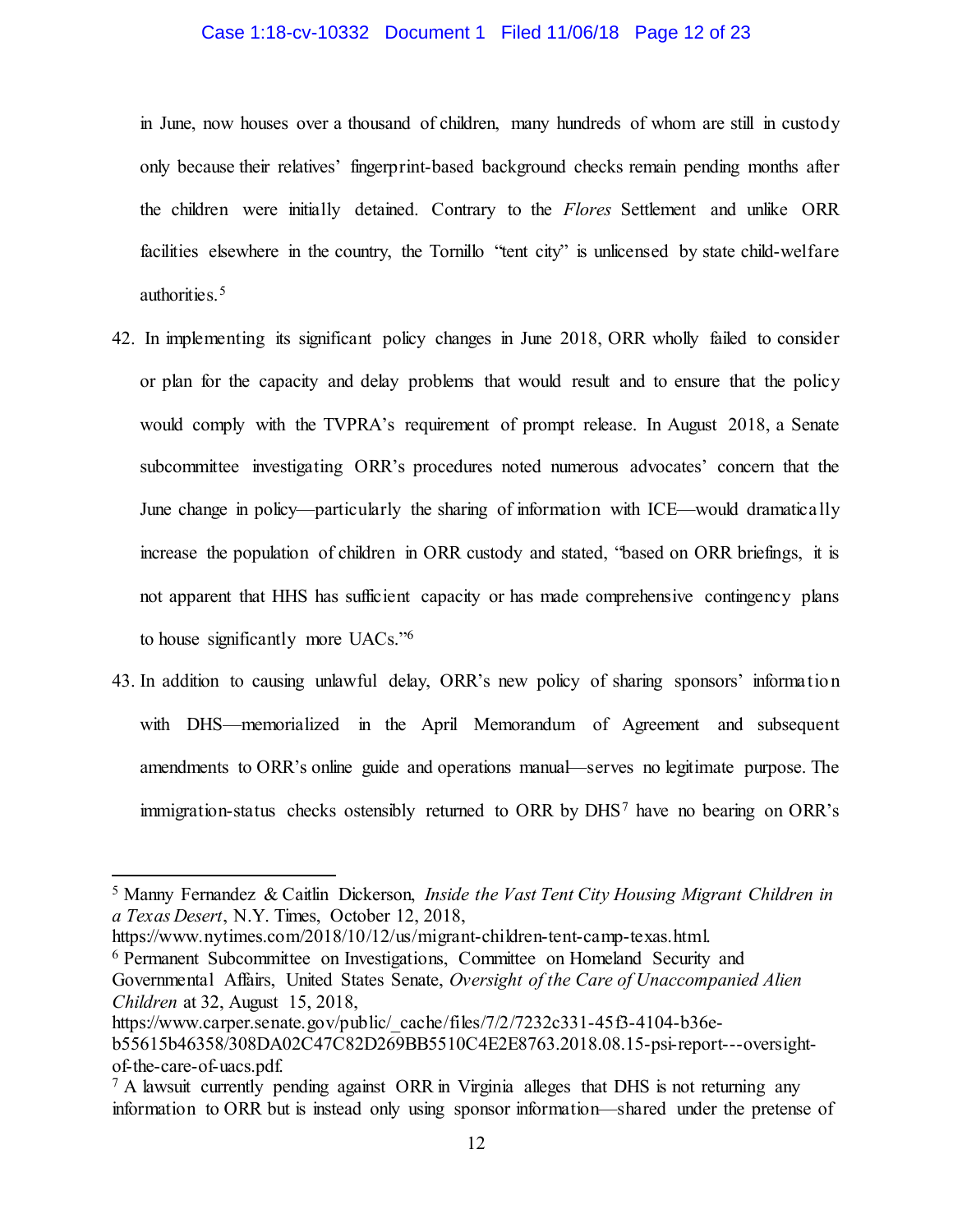#### Case 1:18-cv-10332 Document 1 Filed 11/06/18 Page 13 of 23

release process or requirements for sponsors. Upon information and belief, DHS criminal record checks do not yield any information not also obtainable through FBI criminal records checks.

- 44. ORR functions as a child welfare agency for immigrant children. Indeed, Congress tasked it with facilitating the prompt release of children in its care to appropriate sponsors because it recognized that immigration enforcement agencies were ill-equipped to perform those functions. Rather than ensuring child safety, however, ORR's policy change to share sponsor information with DHS serves primarily to facilitate immigration enforcement and deter families from sponsoring and obtaining the release of children—whether their own children, siblings, nieces, nephews, grandchildren, or other relatives—from custody.
- 45. In mid-September, an ICE official testified to Congress that at least 41 putative sponsors or their family or household members have been detained by ICE as a result of attempting to sponsor children in ORR custody since ORR began sharing information with ICE in June.<sup>[8](#page-12-0)</sup> Advocates and elected officials consistently have expressed concern that subjecting sponsors and their families to immigration enforcement deters them from sponsoring children and increases the number of children detained and the length of their detention.
- 46. ORR's expansion and implementation of its fingerprinting requirement in June has caused unreasonable delays in the release of children and serves no legitimate purpose.

 $\overline{a}$ 

assessing suitability—for enforcement purposes. Second Amended Class Complaint, *JECM v. Lloyd*, 18-cv-00903 ¶ 81 (E.D.Va. Aug. 16, 2018), ECF No. 21.

<span id="page-12-0"></span><sup>8</sup> Testimony of Matthew Albence, Executive Associate Director, U.S. Immigration and Customs Enforcement, U.S. Department of Homeland Security, Sep. 18, 2018, attached as Exhibit G to Austin Decl.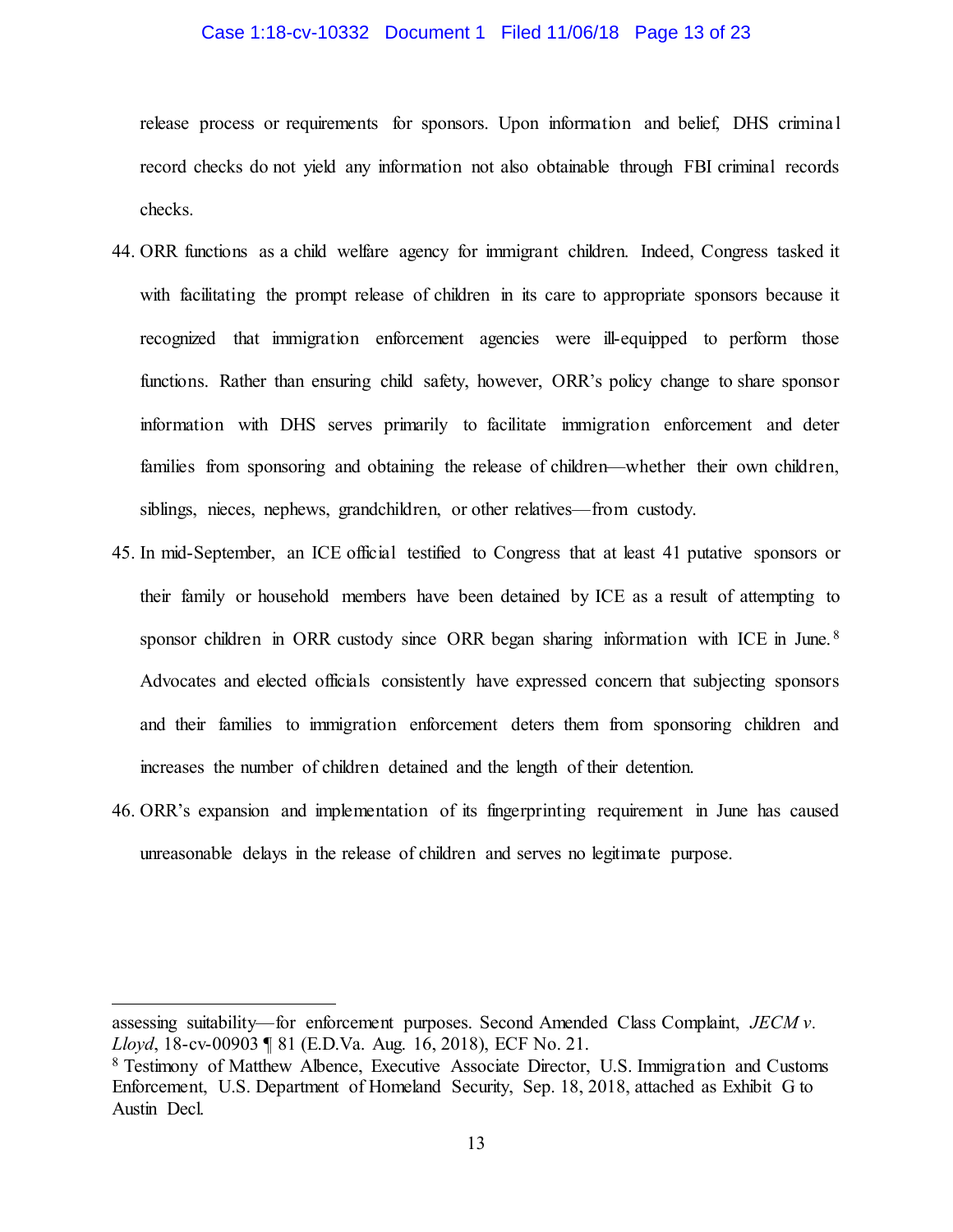### Case 1:18-cv-10332 Document 1 Filed 11/06/18 Page 14 of 23

### *Trump Administration Efforts to Obstruct Immigrant Children's Release and Resulting Harm*

- 47. The changes imposed on June 7 are only the latest in a series of attempts since 2017 to slow or prevent the release of immigrant children from ORR custody and to vilify and target immigrant children and their family members for deportation. Administration officials have also repeatedly denounced the laws that protect immigrant children and ensure their prompt release from custody as "loopholes" and called on Congress to amend or repeal them.
- 48. At the same time, the administration has worked to undermine these protections—particularly children's right to prompt release during the pendency of their removal proceedings. In March 2017 ORR's director imposed a requirement that he personally review and approve the release of any child who had ever been placed in a heightened supervision setting within ORR, slowing the release of hundreds of children. Two courts have since struck down that requirement as unlawful.
- 49. For children, the effects of this increasingly prolonged detention are devastating. These effects include psychological and physiological damage, the likelihood of which increases with any extension of time in custody. Children in custody suffer anxiety; a sense of helplessness; selfharm, suicidal ideation and even suicide attempts; depression; and resulting behavioral issues. Uncertainty about their future and the inability of any adult around them to say with certainty why or how much longer they will be detained results in deep anxiety and exacerbates the mental health toll that detention inflicts.
- 50. These mental-health effects are worsened by the fact most children ORR detains have survived trauma—such as persecution, assault, or torture—in their home countries, and prolonged incarceration exacerbates those injuries. The resulting symptoms can continue long after children are released.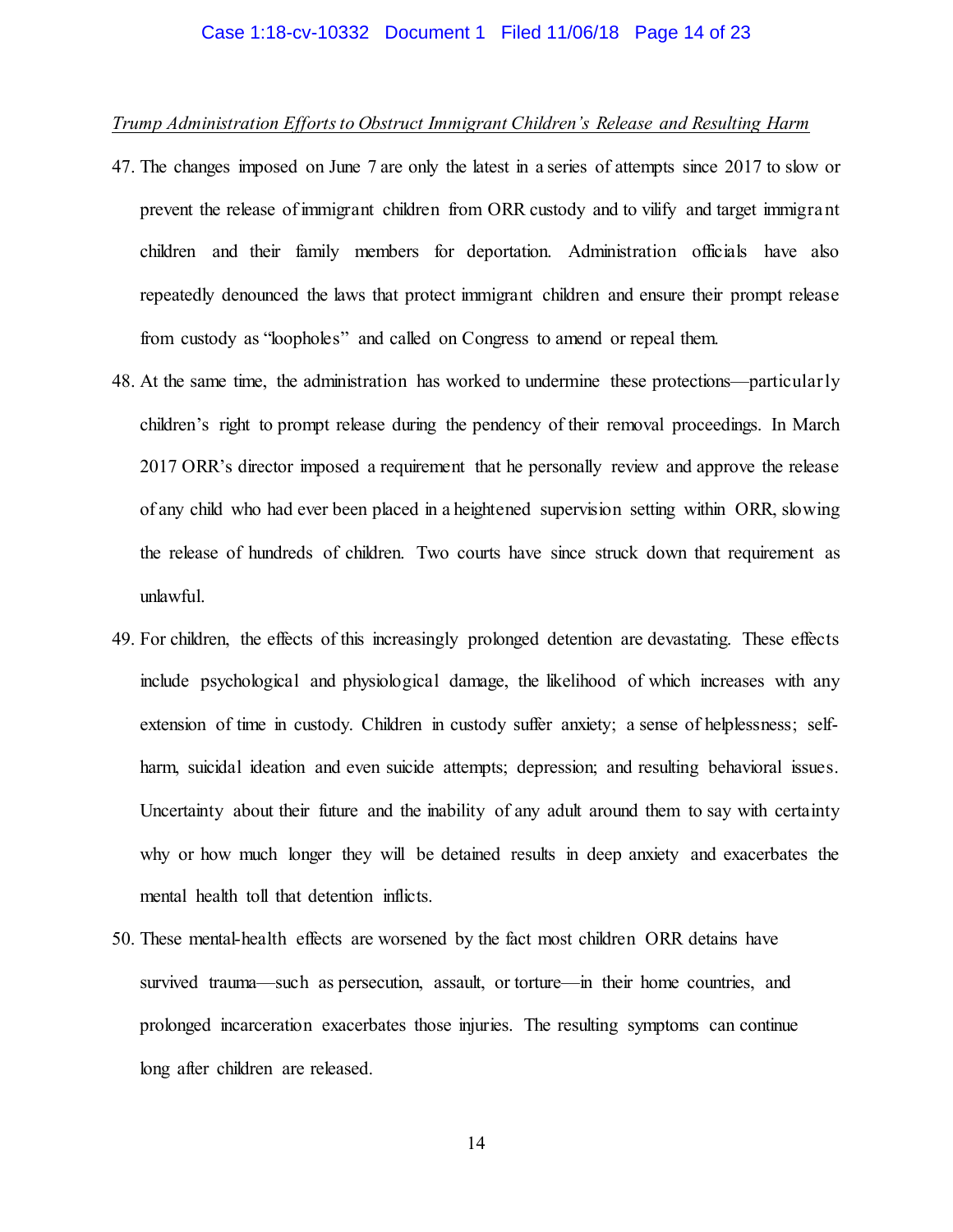#### Case 1:18-cv-10332 Document 1 Filed 11/06/18 Page 15 of 23

- 51. Children also suffer educational harms in custody. ORR facilities are not equipped for longterm care. Children are often placed in unaccredited school programs with peers of varying educational levels and linguistic backgrounds and with no special-education services available. Instead of progressing as children learn, the curriculum typically loops to accommodate new children coming into custody. On information and belief, despite imposing changes in June that have more than doubled many children's length of stay, ORR has made no change in its educational offerings or policy.
- 52. Transfer to the "tent city" in Tornillo, Texas and detention there is an additional cause of harm for children whose release from custody is delayed by the fingerprinting process. Hundreds of children have been transferred to Tornillo from elsewhere in the U.S., often without any advanced notice and in the middle of the night.
- 53. Many of the children currently detained at Tornillo were told they were being transferred because their cases were "advanced" and their release was imminent. Yet months have passed and they remain detained in tents in the desert with no potable water or utilities, no privacy, and no contact with the outside world. They sleep in tents with twenty or more beds and attend "school" in a massive tent with many hundreds of children.<sup>[9](#page-14-0)</sup> As of late October, more than six hundred children detained at Tornillo were still there solely because of fingerprinting delays. Children detained at Tornillo report feeling anxious and desperate due to these delays, and worry that they will never be reunited with their families.

 $\overline{a}$ 

<span id="page-14-0"></span><sup>&</sup>lt;sup>9</sup> Notably, school at Tornillo only started in early October as a result of intense media scrutiny. On information and belief, providing education is not a requirement of the Tornillo contractor's agreement with ORR despite the fact that the Flores Settlement plainly requires that children in ORR custody receive educational services.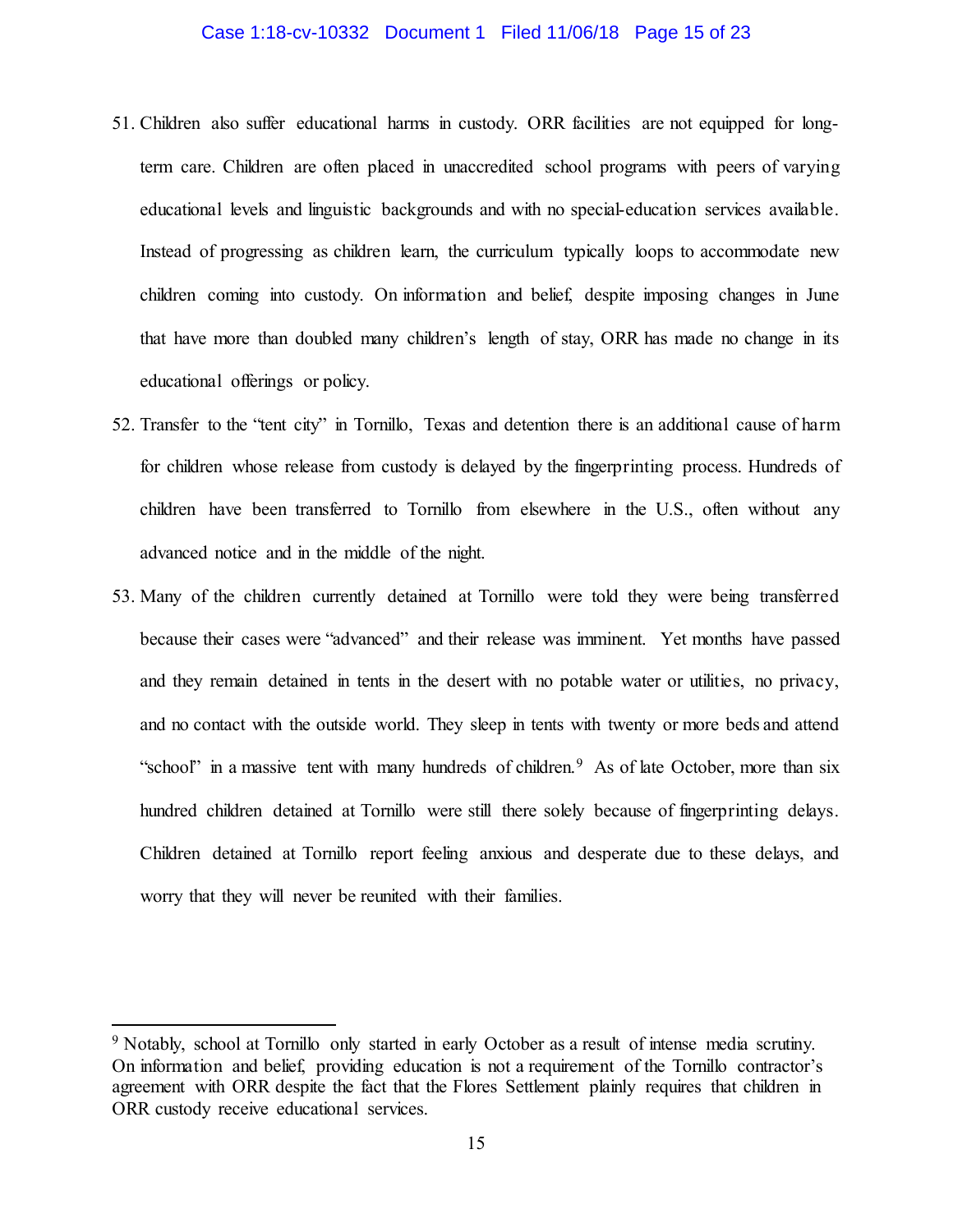### Case 1:18-cv-10332 Document 1 Filed 11/06/18 Page 16 of 23

- 54. ORR also detains children in overly restrictive settings for prolonged periods of time due to fingerprint delays. Children in secure facilities and residential treatment centers are among those who are awaiting release to their sponsors pending fingerprinting results. Similar to the children warehoused at Tornillo, these children face extreme loss of liberty and live in confined settings where they often get no more than an hour of outside recreation per day.
- 55. Finally, lengthening children's time in custody increases the chances they will turn 18 and be transferred to ICE custody—which is indistinguishable from criminal incarceration—or that they will abandon hope of obtaining relief in the United States and accept removal or voluntary departure, despite a fear for their safety if they do so.

#### **FACTS PERTAINING TO NAMED PLAINTIFFS**

- 56. M.M.D. is a 17-year-old immigrant child who has been in the custody of immigration and detained at Nueva Esperanza Southwest Keys in Brownsville, Texas since early October 2018. M.M.D.'s mother, Norma Duchitanga, resides in Spring Valley, New York. M.M.D. will turn 18 in late December. When M.M.D. arrived at the U.S. border, immigration officials threatened to deport her mother and to slow M.M.D.'s release from ORR custody until her 18th birthday nearly three months later. Since M.M.D. was transferred to ORR custody, her mother Ms. Duchitanga has done everything practicable to obtain her release from custody. She provided all documentation requested of her to her daughter's case manager by October 5, 2018.
- 57. When told she needed to be fingerprinted as part of the release process, Ms. Duchitanga advised her daughter's case worker at Nueva Esperanza that she was fingerprinted by the Department of Homeland Security last year in conjunction with her renewal of her work permit. M.M.D.'s case worker said she would nonetheless need to be fingerprinted again. At several times in early October, the case worker advised Ms. Duchitanga that the wait time for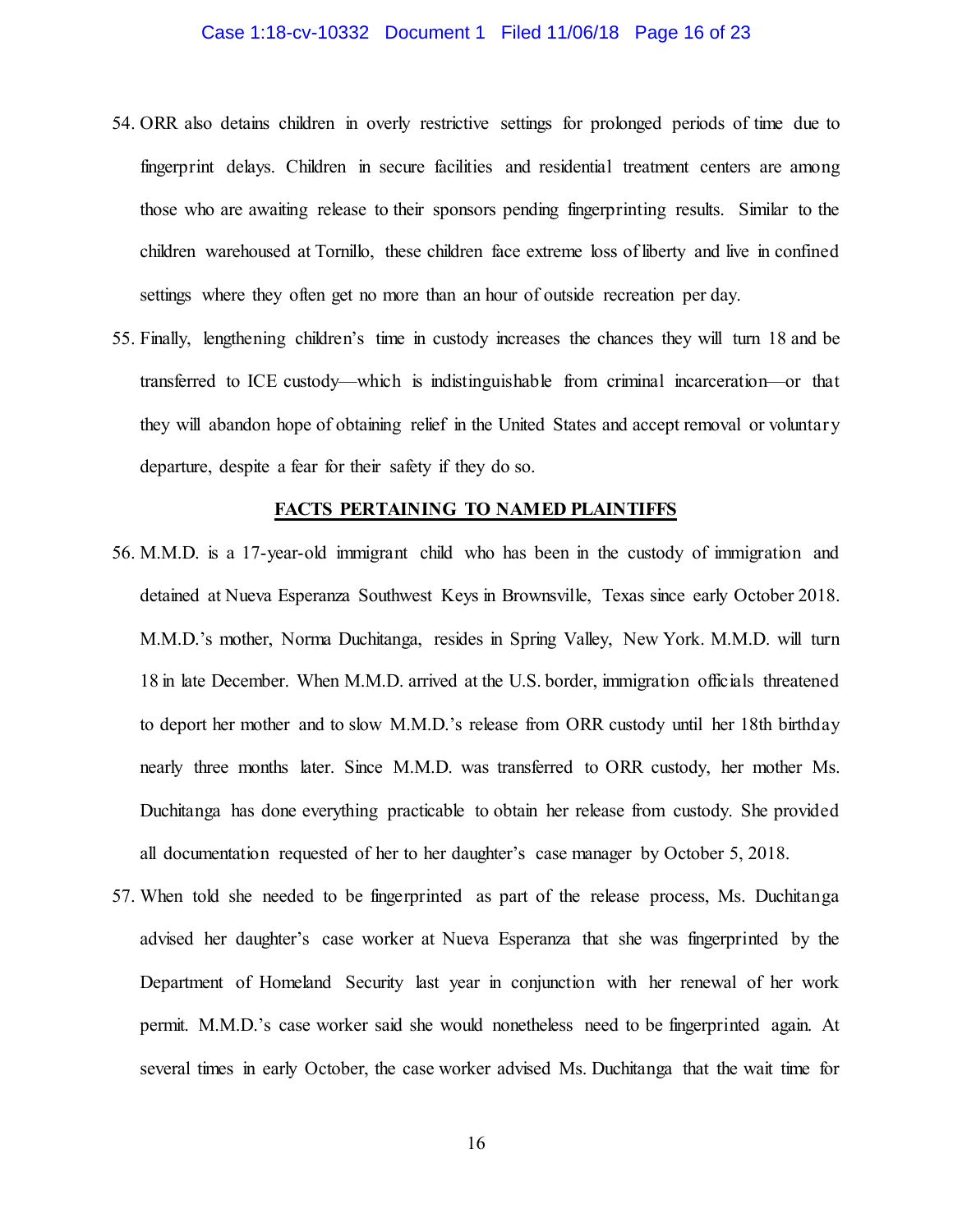#### Case 1:18-cv-10332 Document 1 Filed 11/06/18 Page 17 of 23

a fingerprinting appointment in New York was 1.5 to 2 months. Ms. Duchitanga expressed her willingness to travel any distance necessary to attend an earlier appointment.

- 58. On October 12, M.M.D.'s case worker informed Ms. Duchitanga she could attend a fingerprinting appointment in Philadelphia on October 24. Ms. Duchitanga traveled several hours by car to Philadelphia and attended the appointment, but the results of her fingerprinting remain pending.
- 59. O.S.O. and E.S.O are 11- and 16-year-old immigrant children brothers who have been in ORR custody and detained at Cayuga Center in New York, New York since July 2018. Their mother, Blanca Ortiz, resides in Oxon, Maryland and has done everything practicable to obtain their release. Ms. Ortiz provided all documentation requested of her to obtain the release of her children by July 15, 2018.
- 60. Ms. Ortiz and her adult sister, with whom she lived at the time, were fingerprinted at Lutheran Social Services of National Capital in Hyattsville, Maryland on July 24, 2018. The results of Ms. Ortiz's fingerprinting remain pending. Her children's case worker has consistently told Ms. Ortiz that fingerprint results are the only remaining impediment to their release and that the wait time to obtain those results is out of her hands.
- 61. Ms. Ortiz is extremely concerned for her children's well-being in custody. Her younger son, O.S.O., who is 11 years old, called her in tears in mid-October to tell her he was touched inappropriately by an older child. Her older son, E.S.O., has learning disabilities and is not receiving any special-education services in custody. Ms. Ortiz states she is so worried about her sons that she cannot sleep at night.
- 62. F.G.R. and Y.G.R. are 14- and 16-year-old immigrant children sisters who have been in ORR custody and detained at Children's Village in Dobbs Ferry, New York since May 2018. Their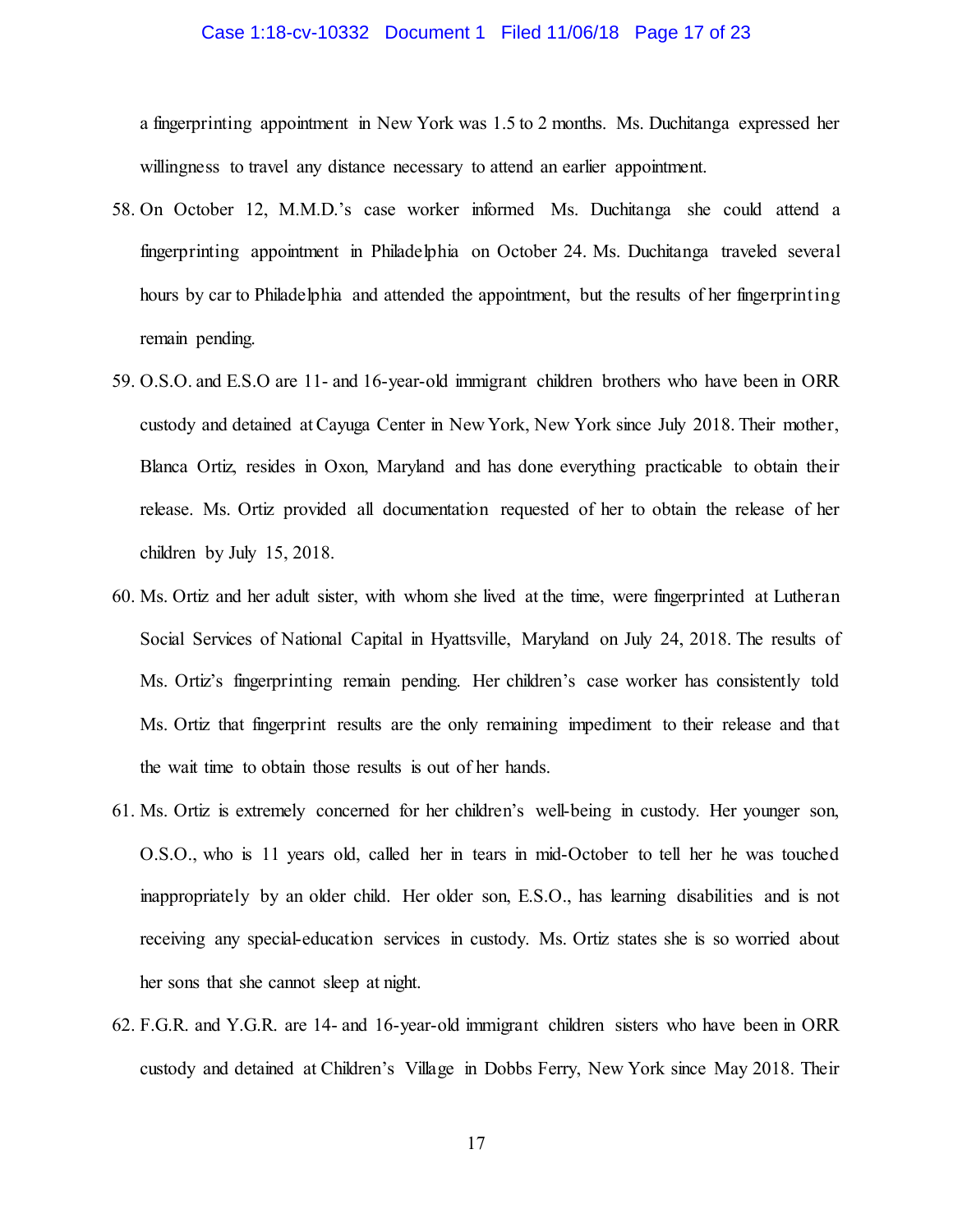#### Case 1:18-cv-10332 Document 1 Filed 11/06/18 Page 18 of 23

father, Diego Garcia Aguilar, resides in Florida and has done everything practicable to obtain his daughters' release. Mr. Garcia Aguilar has quickly provided all documentation requested of him by ORR to obtain his daughters' release.

- 63. In June 2018, Mr. Garcia Aguilar was advised by his daughters' case worker that he and other adult members of his household would need to be fingerprinted. He waited over a month for the soonest available fingerprint appointment at an ORR fingerprint site in Miami.
- 64. Mr. Garcia Aguilar and his household members were all fingerprinted by July 28, 2018. Yet their fingerprint-based background checks remain pending. His daughters' case worker has advised Mr. Garcia Aguilar that the fingerprints are the only uncompleted step in his daughters' release process.
- 65. F.G.R. and Y.G.R. are both desperate to get out of custody and frequently cry on the phone with their father.
- 66. F.E.R. is a 15-year-old immigrant child who has been in ORR custody and detained at Crittenton in Fairfield, California since June 22, 2018. His sister, Thalia Escarcega Rubio, resides in Colorado and has done everything practicable to obtain his release. F.E.R. and Ms. Escarcega Rubio arrived in the U.S. together and were separated. Ms. Escarcega Rubio has provided all the documents her brother's care provider has requested of her.
- 67. In July, F.E.R.'s case worker informed Ms. Escarcega Rubio and the sister with whom she lives that they both would need to be fingerprinted. The case worker informed the family that she could provide fingerprint cards, as Ms. Escarcega Rubio and her sister live far from a fingerprint location, but took nearly a month to send them. Upon receipt of the cards in late August, Ms. Escarcega Rubio and her sister immediately got fingerprinted and returned the cards by mail.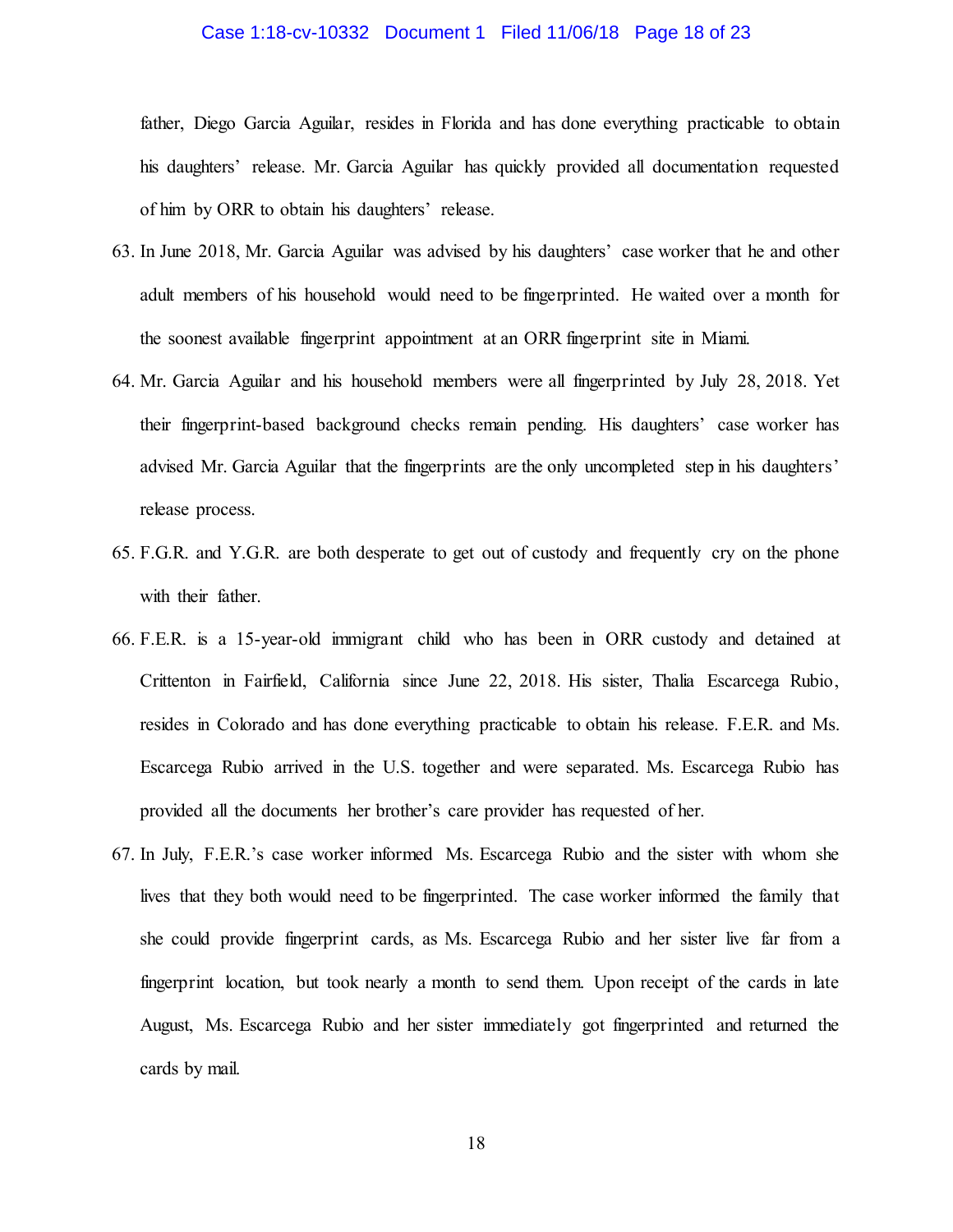#### Case 1:18-cv-10332 Document 1 Filed 11/06/18 Page 19 of 23

- 68. On October 22, F.E.R.'s case worker informed Ms. Escarcega Rubio that the fingerprint cards were illegible and she would need to be fingerprinted at a digital fingerprint site. On October 29, Ms. Escarcega Rubio drove seven hours each way to Denver, Colorado to attend their fingerprint appointment. The results of their fingerprint check remain pending and, on information and belief, are the last remaining barrier to F.E.R.'s release.
- 69. F.E.R. has grown desperate to be released. In their twice weekly phone calls, his sister says he sounds defeated.
- 70. B.L.M. is a 17-year-old immigrant child who has been in ORR custody and detained at Crittenton in Fairfield, California since July 2018. His cousin, Cledia Hernandez Meza, resides in New York City and has done everything practicable to obtain his release. Ms. Hernandez has provided all documents requested of her.
- 71. B.L.M.'s case provider did not mail Ms. Hernandez Meza fingerprint cards for her to use in obtaining fingerprints at a local police precinct until B.L.M. had been detained for approximately a month. On August 23, Ms. Hernandez and her sole other adult household member were fingerprinted at a local police precinct using those cards. She immediately returned the completed fingerprint cards to the care provider by mail. Since then, B.L.M.'s case worker has repeatedly told Ms. Hernandez that the results of the fingerprinting check remain pending.

#### **CLASS ACTION ALLEGATIONS**

72. The case is brought as a class action pursuant to Federal Rules of Civil Procedure 23(a) and  $23(b)(2)$  on behalf of

> all children in or who will be in ORR custody whose release is contingent on a fingerprint-based background check of their sponsor, sponsors' household member, or an alternative care giver.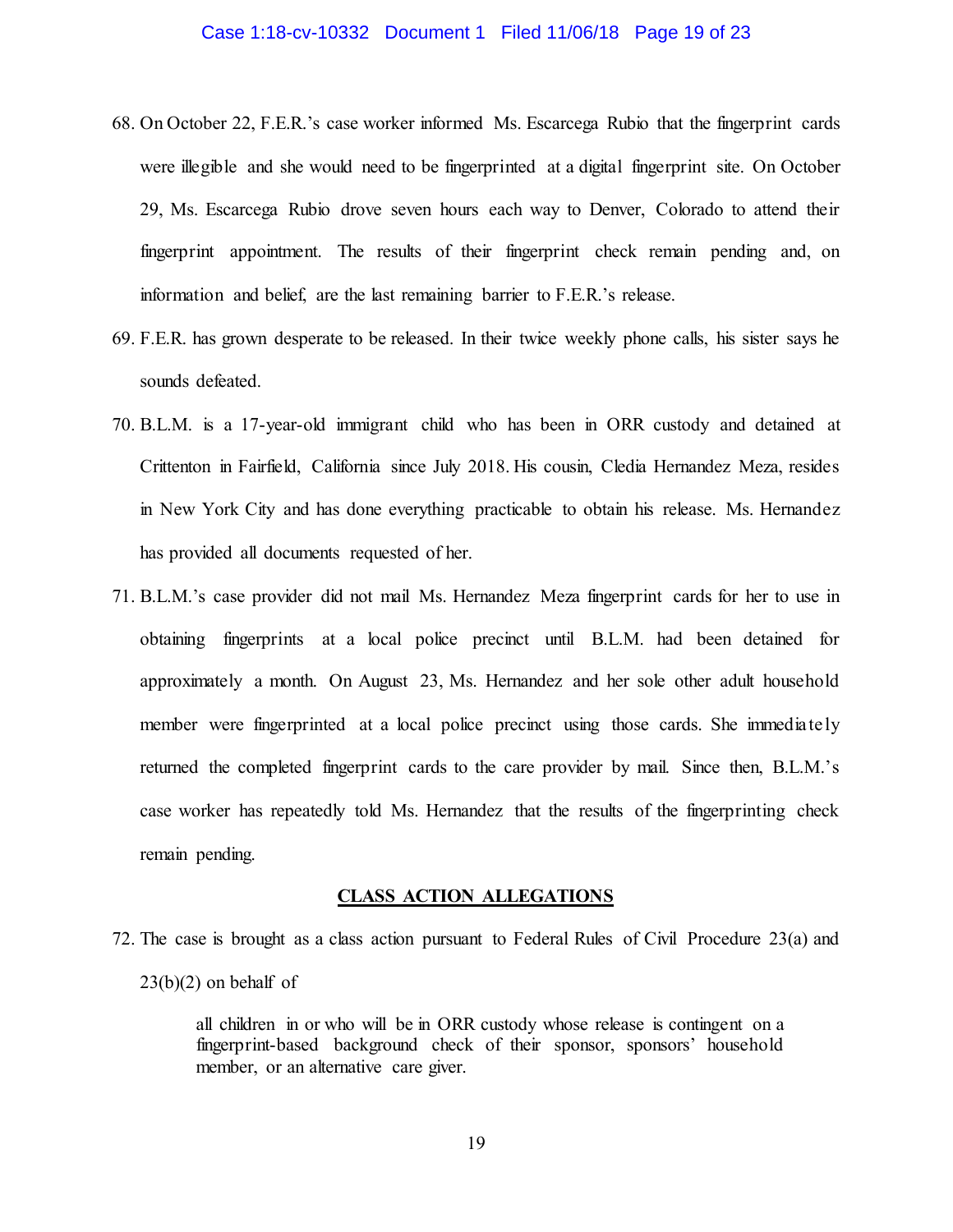#### Case 1:18-cv-10332 Document 1 Filed 11/06/18 Page 20 of 23

- 73. The proposed class is sufficiently numerous so as to render joinder impracticable. Upon information and belief, the class consists of over one thousand children. Moreover, additional children will enter the class in the future.
- 74. Joinder is also impracticable because the proposed class consists of children who are separated from their families and other adult caretakers. Many are unrepresented by counsel and have limited English proficiency, limited understanding of the U.S. judicial system, and limited financial means.
- 75. Common questions of fact and law affect class members, including (a) whether ORR fingerprint policies and practices are substantially delaying the release of the plaintiffs from government custody; (b) whether ORR fingerprint policies and practices violate the TVPRA; (b) whether ORR fingerprint policies and practices violate the Due Process Clause; (d) whether ORR fingerprint policies and practices violate the Administrative Procedure Act.
- 76. The claims of M.M.D., O.S.O., E.S.O., F.G.R., Y.G.R., F.E.R., and B.L.M. are typical of those of the class with respect to the legality of the Government's policies and practices at issue. They will fairly and adequately protect the interests of the class and are unaware of any conflicts that would preclude fair and adequate representation.
- 77. If children in ORR custody are required to prosecute individual actions against the defendants, defendants' practices will evade judicial review.
- 78. Proposed class counsel have experience litigating similar matters and are class counsel in multip le class action lawsuits concerning children's treatment and right to prompt release from ORR custody.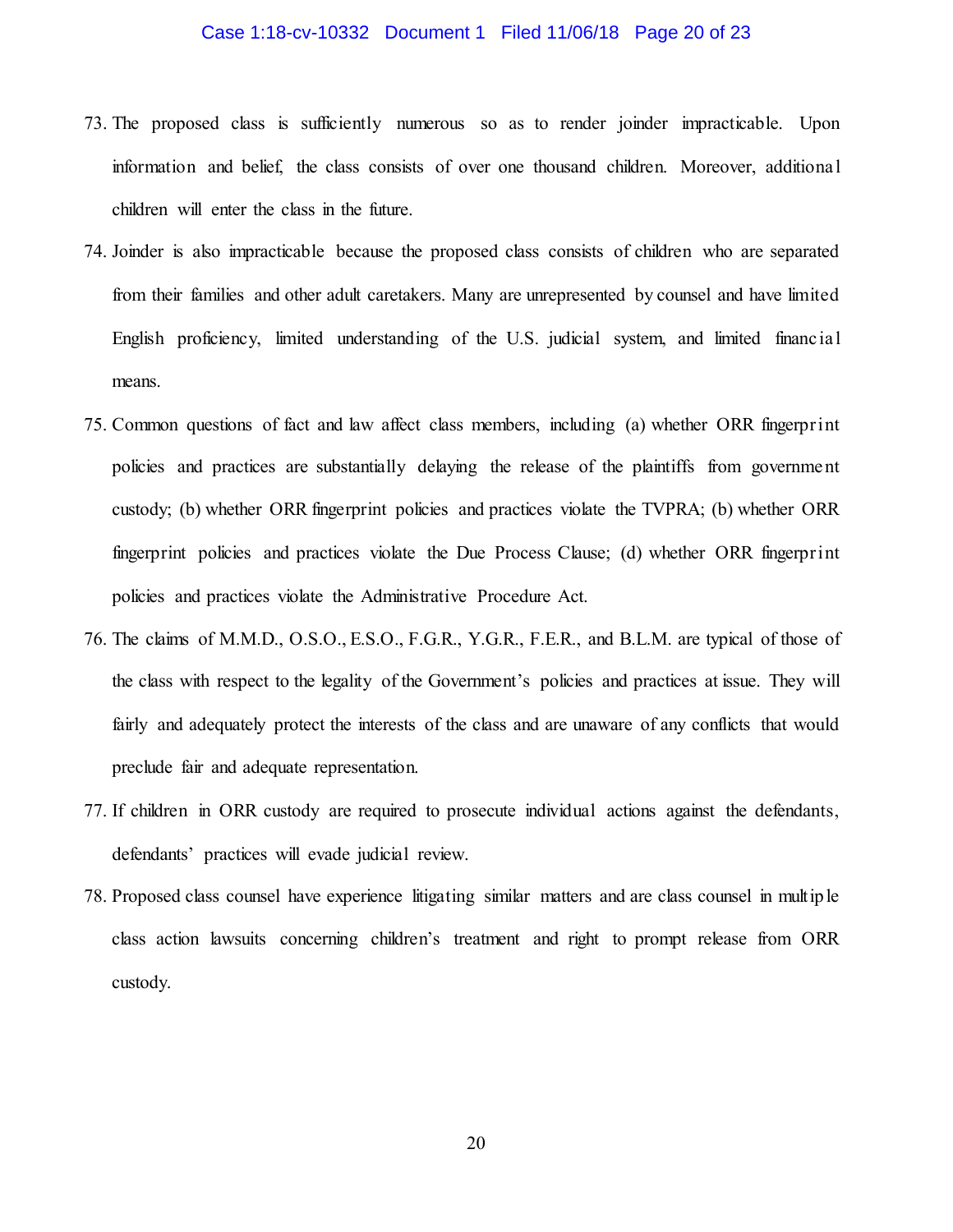#### Case 1:18-cv-10332 Document 1 Filed 11/06/18 Page 21 of 23

79. The defendants' violations of the TVPRA, the Due Process Clause, and the Administrative Procedure Act apply to the entire class, making class-wide injunctive and declaratory relief appropriate.

### **CAUSES OF ACTION**

# **FIRST CLAIM** VIOLATION OF TVPRA

80. The defendants' actions violate the William Wilberforce Trafficking Victims Protection Reauthorization Act of 2008.

## **SECOND CLAIM** VIOLATION OF THE DUE PROCESS CLAUSE

81. The defendants' actions violated the Due Process Clause of the Fifth Amendment to the United States Constitution.

# **THIRD CLAIM** VIOLATION OF THE ADMINISTRATIVE PROCEDURE ACT

82. The defendants' actions violate the Administrative Procedure Act.

### **PRAYER FOR RELIEF**

WHEREFORE Iris Cruz Paz respectfully requests that the Court:

- 1. Assume jurisdiction over this matter;
- 2. Order the defendants to release M.M.D., O.S.O., E.S.O., F.G.R., Y.G.R., F.E.R. and B.L.M. immediately;
- 3. Certify the proposed class;
- 4. Declare that the defendants' actions violate the TVPRA, the Due Process Clause, and the Administrative Procedure Act;
- 5. Vacate the changes in ORR release policy and practice implemented in June 2018;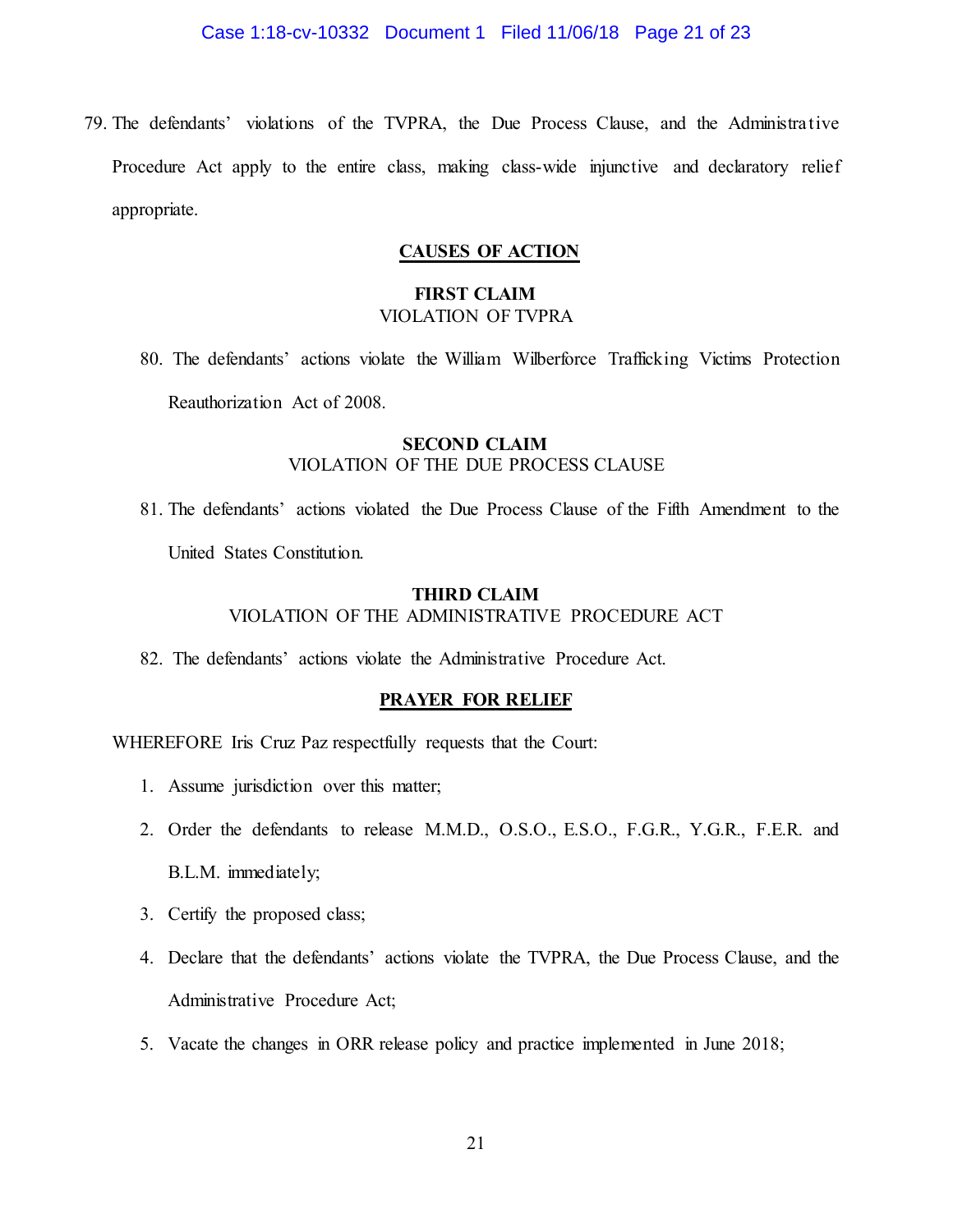#### Case 1:18-cv-10332 Document 1 Filed 11/06/18 Page 22 of 23

- 6. Order the defendants to complete fingerprint-based background checks in a timely fashion as required by the TVPRA, Due Process Clause, and APA;
- 7. Award the plaintiffs reasonable attorneys' fees and costs for this action; and
- 8. Grant any further relief that the Court deems just and proper.

Respectfully Submitted,

*\_\_\_\_\_/s/ Paige Austin\_\_\_\_*  PAIGE AUSTIN CHRISTOPHER DUNN ROBERT HODGSON New York Civil Liberties Union Foundation 125 Broad Street, 19th Floor, New York, N.Y. 10004 Tel: (212) 607-3300 paustin@nyclu.org rhodgson@nyclu.org cdunn@nyclu.org

Tel: (212) 549-2618 STEPHEN B. KANG\* ANAND V. BALAKRISHNAN\* OMAR JADWAT LEE GELERNT\* American Civil Liberties Union Foundation Immigrants' Rights Project 125 Broad Street, 18th Floor New York, N.Y. 10004

MICHAEL D. BIRNBAUM JENNIFER K. BROWN LAUREN M. GAMBIER ELNAZ ZARRINI Morrison & Foerster LLP 250 West 55th Street New York, N.Y. 10019 Tel: (212) 336-4233

LEECIA WELCH\* NEHA DESAI\* MELISSA ADAMSON\*